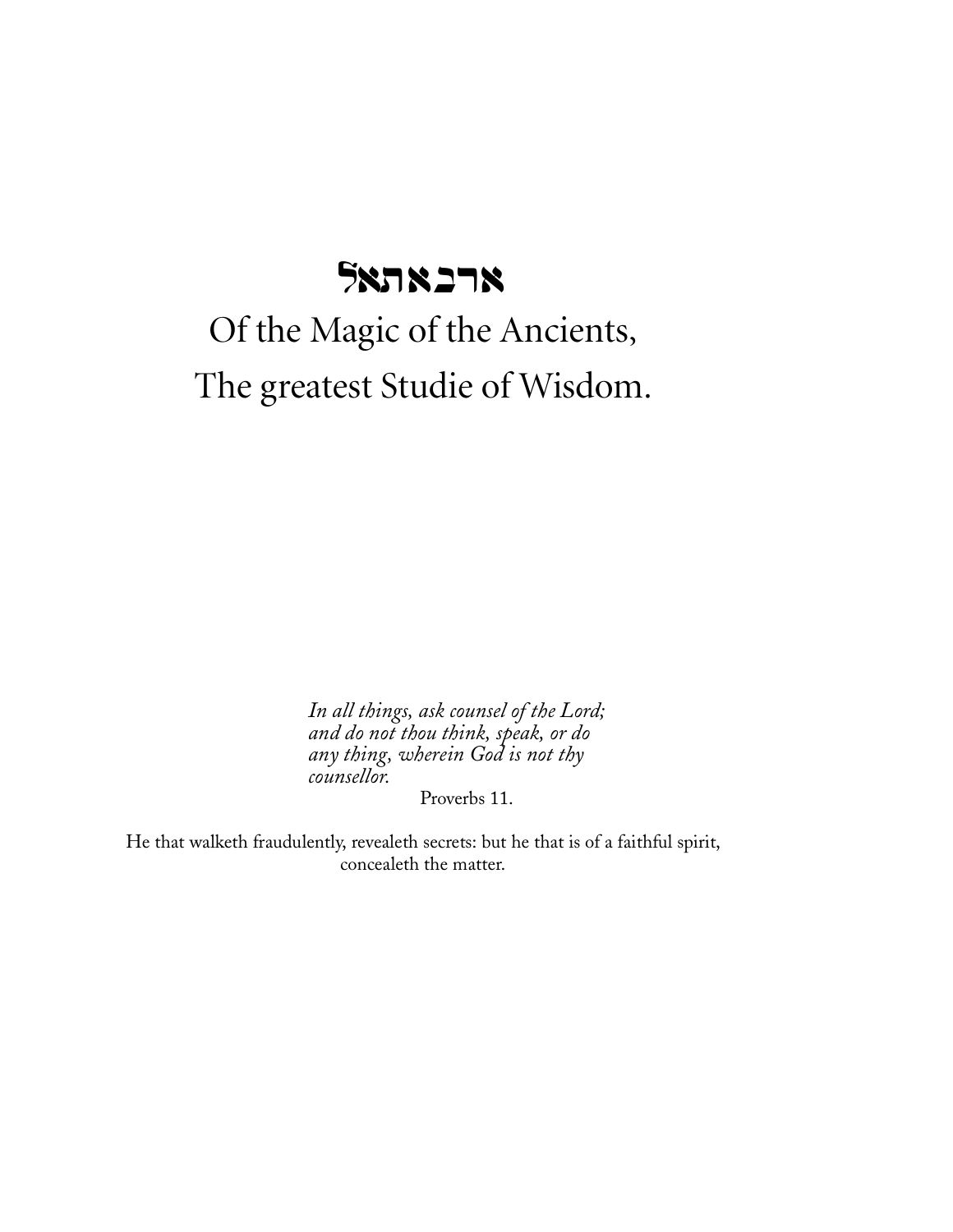Arbatel of Magick Translated by Robert Turner, 1655

Converted to Acrobat format by Benjamin Rowe August, 1999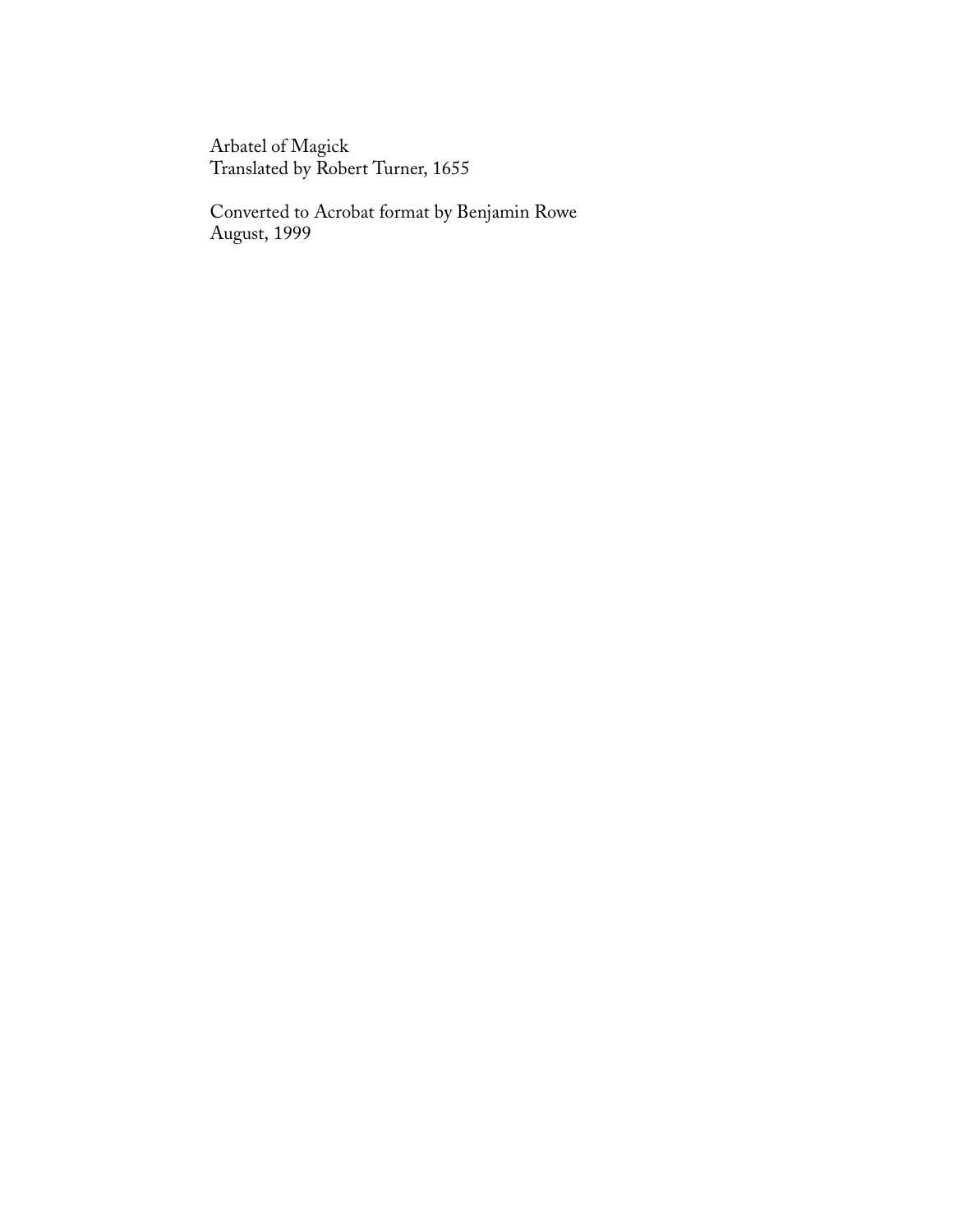# ARBATEL of MAGICK:

or,

The spiritual Wisdom of the Ancients, as well Wise-men of the people of God, as MAGI of the Gentiles: for the illustration of the glory of God, and his love to Mankinde.

Now first of all produced out of darkness into the light, against all caco-Magicians, and contemners of the gifts of God; for the profit and delectation of all those, who do truely and piously love the creatures of God, and do use them with thanksgiving, to the honour of God, and profit of themselves and their neighbours.

> *Translated into English by Robert Turner, London 1655.*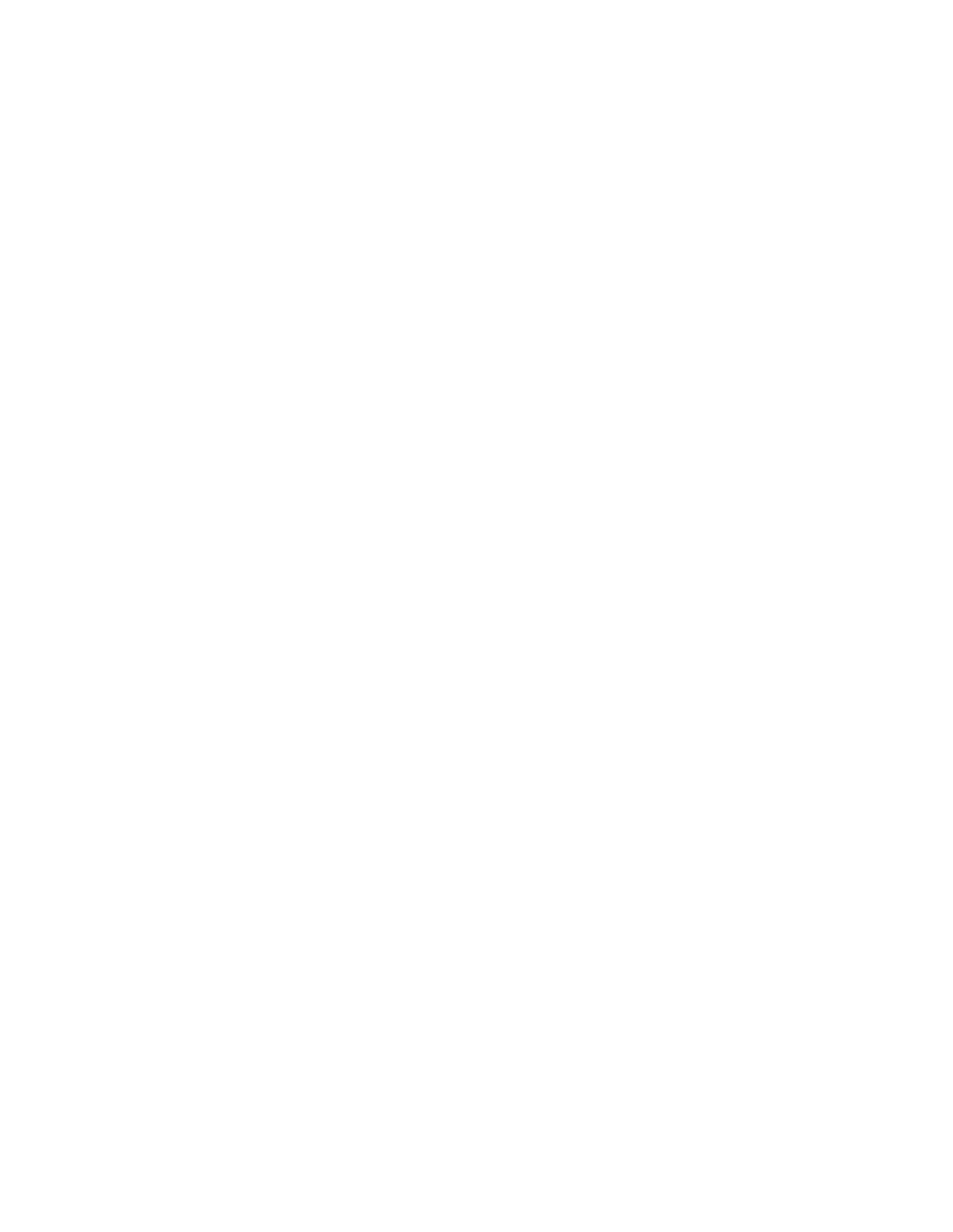# The PREFACE

#### *To the unprejudiced Reader*

As the fall of man made himself and all other creatures subject to vanity; so, by reason thereof, the most noble arid excellent Arts wherewith the Rational soul was indued, are by the rusty canker of Time brought unto Corruption. For Magick itself, which the ancients did so divinely contemplate, is scandalized with bearing the badge of all diabolical sorceries: which Art (saith *Mirandula) Pauci intelligunt, multi reprehendunt, & sicut canes ignotos semper allatrant:* Few understood, many reprehend, and as dogges barke at those they know not: so doe many condemn and hate the things they understand not. Many men there are, that abhor the very name and word *Magus,* because of *Simon Magus,* who being not *Magus,* but *Goes,* that is, familiar with evil Spirits, usurped that Title. But Magicke and Witchcraft are far differing Sciences; whereof *Pliny*1 being ignorant, scoffeth thereat: for *Nero* (saith *Pliny)* who had the most excellent Magicians of the East sent to him by *Tyridates* king of *Armenia,* who held that kingdom by him, found the Art after long study and labour altogether ridiculous. Now Witchcraft and Sorcery, are works done merely by the devil, which with respect unto some covenant made with man, he acteth by men his instruments, to accomplish his evil ends: of these, the histories of all ages, people and countries, as also the holy Scriptures, afford us sundry examples.

But *Magus* is a Persian word primitively, whereby is expressed such a one as is altogether conversant in things divine; as *Plato* affirmeth, the Art of Magick is the art of worshipping God: and the Persians call their gods Mayos, hence *Apollonius* saith, that *Magus* is either [illegible Greek]<sup>2</sup> or [illegible Greek]<sup>3</sup>, that is, that Magus is a name sometime of him that is a god by nature, & sometimes of him that is in the service of God: in which latter sense it is taken in Matt., 2.1,2. when the wise men came to worship Jesus, and this is the first and highest kind, which is called divine Magick; and these the Latins did entitle *sapientes,* or wise men: for the feare and worship of God, is the beginning of knowledge. These wise men the Greeks call *Philosophers;* and amongst the Egyptians they were termed *Priests;* the Hebrews termed them *Cabalistos,* Prophets, Scribes and Pharisees; and amongst the Babylonians they were differenced by the name of *Caldeans;* & by the Persians they were called *Magicians:* and one speaking of *Sosthenes,* one of the ancient Magicians, useth these words: *Et verum Deum merita majestate prosequitur, & angelos ministros Dei, sed veri ejus venerationi novit assistere; idem dæmonas prodit terrenos, Vagos, humanitatis inimicos; Sosthenes* ascribeth the due Majesty to the true God, & acknowledgeth that his Angels are

- 1. Plin. lib. 30. Nat. Hist. -- R.T.
- 2. The handwritten Greek of Turner:  $\frac{1}{2}$  1513  $\neq$  1617  $\ominus$ 161
- 3. Siegemunic Otor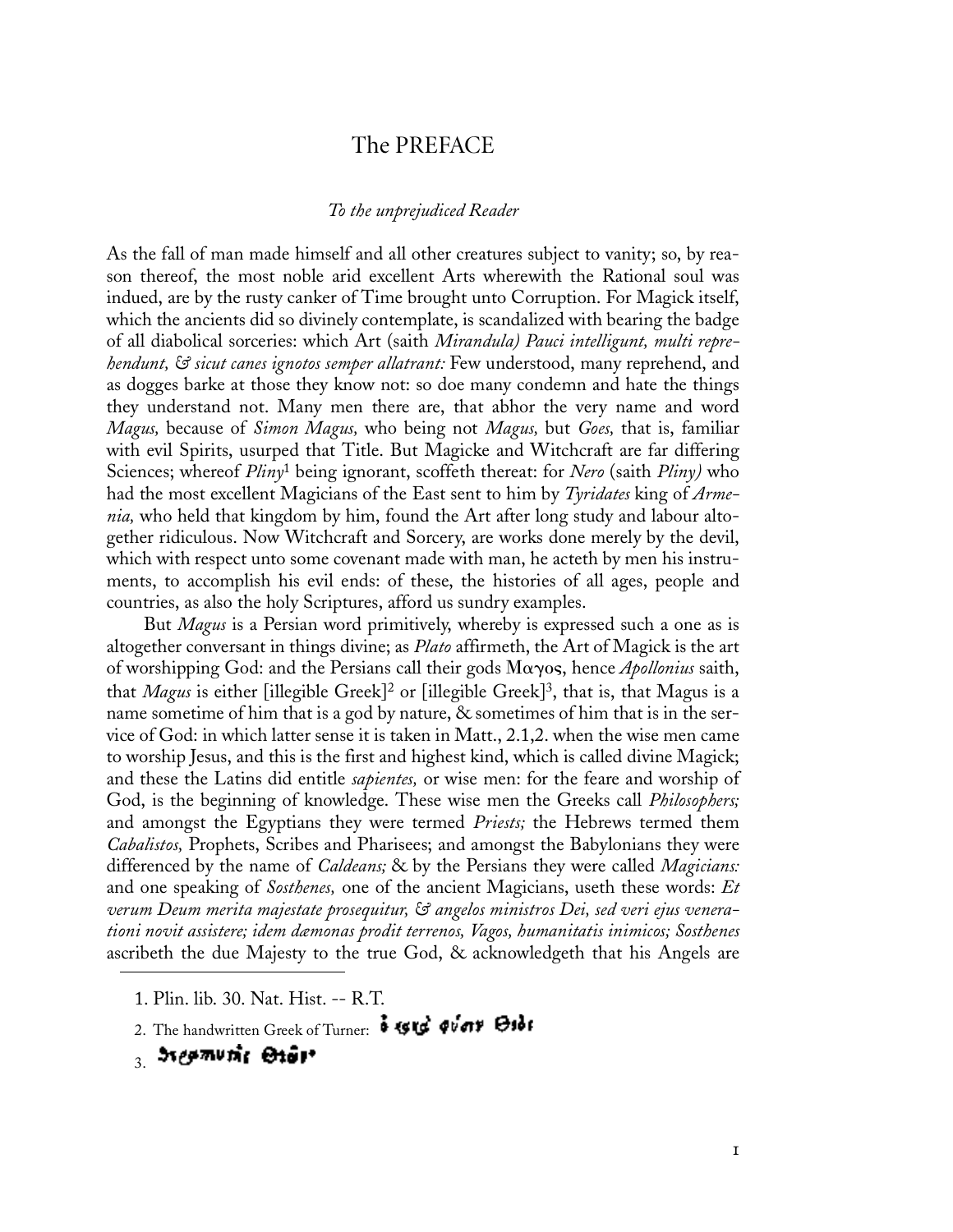ministers and messengers which attend the worship of the true God; he also hath delivered, that there are devils earthly and wandering, and enemies to mankind.

So that the word *Magus* of itself imports a Contemplator of divine & heavenly Sciences; but under the name *Magick,* are all unlawful Arts comprehended; as Necromancy and Witchcraft, and such Arts which are effected by combination with the devil, and whereof he is a party.

These Witches and Necromancers are also called *Malefici* or *venefici;* sorcerers or poisoners; of which names witches are rightly called, who without the Art of Magick do indeed use the help of the devil himself to do mischief; practising to mix the powder of dead bodies with other things by the help of the devil prepared; and at other times to make pictures of wax, clay, or otherwise (as it were *Sacramentaliter)* to effect those things which the devil by other means bringeth to pass. Such were, and to this day partly, if not altogether, are the corruptions which have made odious the very name of Magick, having chiefly sought, as the manner of all impostures is, to counterfeit the highest and most noble part of it.

A second kind of Magick is Astrologie, which judgeth of the events of things to come, natural and humane, by the motions and influences of the stars upon the lower elements, by them observed and understood.

*Philo Judaeus* affirmeth, that by this part of Magick or Astrologie, together with the motions of the Stars and other heavenly bodies, *Abraham* found out the knowledge of the true God while he lived in *Caldea, Qui Contemplatione Creaturarum, cognovit Creatorem* (saith *Damascen)* who knew the Creator by the contemplation of the creature. *Josephus* reporteth of *Abraham,* that he instructed the Egyptians in Arithmetic and Astronomy; who before *Abraham's* coming unto them, knew none of these Sciences.

*Abraham sanctitate & sapientia omnium præstantissimus, primum Caldæos, deinde Phoenices, demum Egyptios Sacerdotes, Astrologia & Divina docuerit. Abraham* the holiest and wisest of men, did first teach the Caldeans, then the Phoenicians, lastly the Egyptian Priests, Astrologie and Divine knowledge.

Without doubt, *Hermes Trismegistus,* that divine Magician and Philosopher, who (as some say) lived long before *Noah,* attained to much Divine knowledge of the Creator through the study of Magick and Astrologie; as his writings testifie.

The third kind of Magick containeth the whole Philosophy of Nature; which bringeth to light the innermost virtues, and extracteth them out of Nature's hidden bosome to humane use: *Virtutes in centro centri latentes;* Virtues hidden in the centre of the Centre, according to the Chymists: of this sort were *Albertus, Arnoldus de villa nova, Raymond, Bacon* and others, *&c.*

The Magick these men professed, is thus defined. *Magia est connexio a viro sapiente agentium per naturam cum patientibus, sibi, congruenter respondentibus, ut inde opera prodeant, non sine corum admiratione qui causam ignorant.* Magick is the connexion of natural agents and patients, answerable each to other, wrought by a wise man, to the bringing forth of such effects as are wonderful to those that know not their causes.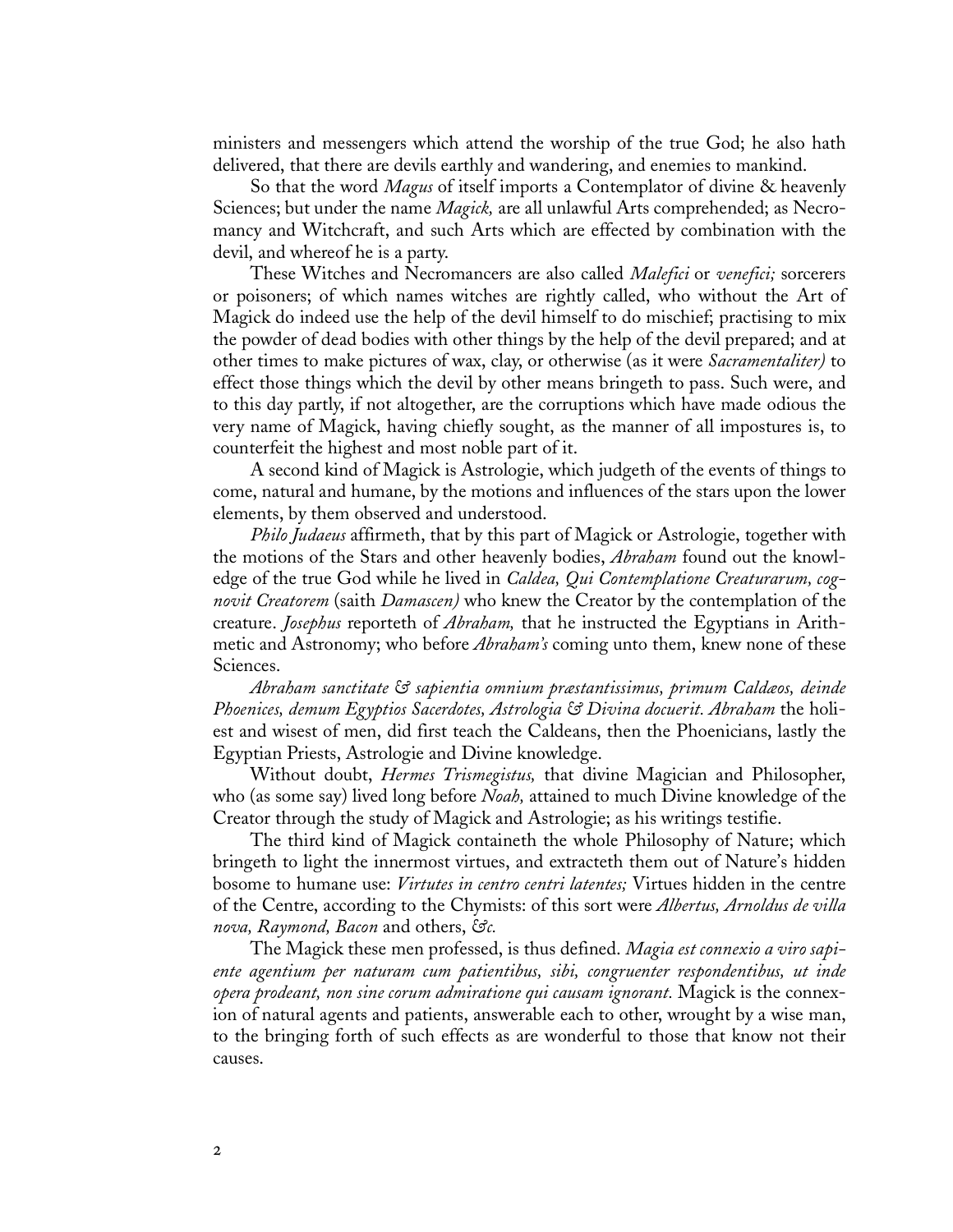In all these, *Zoroaster* was well learned, especially in the first and highest: for in his Oracles he confesseth God to be the first and the highest; he believeth of the Trinity, which he would not investigate by any natural knowledge: he speaketh of Angels, and of Paradise; approveth the immortality of the soul; teacheth Truth, Faith, Hope, and Love, discoursing of the abstinence and charity of the *Magi.*

Of this *Zoroaster, Eusebius* in the Theology of the Phoenicians, using *Zoroaster's* own words: *Hæc ad verbum scribit* (saith *Eusebius) Deus primus, incorruptibilium, sempiternus, ingenitus, expers partium sibi ipsi simillimus, bonorum omnium auriga, munera non expectans, optimus, prudentissimus, pater juris, sine doctrina justitiam per doctus, natur perfectus, sapiens, sacræ naturæ unicus inventor, &*c. Thus saith *Zoroaster,* word for word: God the first, incorruptable, everlasting, unbegotten, without parts, most like himself, the guide of all good, expecting no reward, the best, the wisest, the father of right, having learned justice without teaching, perfect, wise by nature, the onely inventor thereof.

So that a Magician is no other but *divinorum cultor & interpres,* a studious observer and expounder of divine things; and the Art itself is none other *quam Naturalis Philosophiæ absoluta consummatio,* then the absolute perfection of Natural Philosophy. Nevertheless there is a mixture in all things, good with evil, of falsehood with truth, of corruption with purity. The good, the truth, the purity, in every kinde, may well be embraced: As in the ancient worshipping of God by Sacrifice, there was no man knowing God among the Elders, that did not forbear to worship the God of all power, or condemn that kinde of Worship, because the devil was so adored in the image of *Baal, Dagon, Astaroth, Chemosh, Jupiter, Apollo,* and the like.

Neither did the abuse of Astrology terrify *Abraham,* (if we believe the most ancient and religious writers) from observing the motions and natures of the heavenly bodies. Neither can it dehort wise and learned men in these days from attributing those vertues, influences, and inclinations, to the Stars and other Lights of heaven, which God hath given to those his glorious creatures.

I must expect some calumnies and obtrectations against this, from the malicious prejudiced men, and the lazie affecters of Ignorance, of whom this age swarms: but the voice and sound of the Snake and Goose is all one. But our stomacks are not now so queazie and tender, after so long time feeding upon solid Divinity, nor we so umbragious and startling, having been so long enlightened in God's path, that we should relapse into that childish Age, in which *Aristotle's* Metaphysicks, in a Council in *France,* was forbid to be read.

But I incite the Reader to a charitable opinion hereof, with a Christian Protestation of an innocent purpose therein; and intreat the Reader to follow this advice of *Tabæus, Qui litigant, sint ambo in conspectis tuo mali & rei.* And if there be any scandal in this enterprise of mine, it is taken, not given. And this comfort I have in that Axiome of *Trismegistus, Qui pius est, summe philosopatur*. And therefore I present it without disguise, and object it to all of candor and indifferencie: and of Readers, of whom there be four sorts, as one observes: Spunges, which attract all without distinguishing; Hour-glasses, which receive, and pour out as fast; Bags, which retain onely the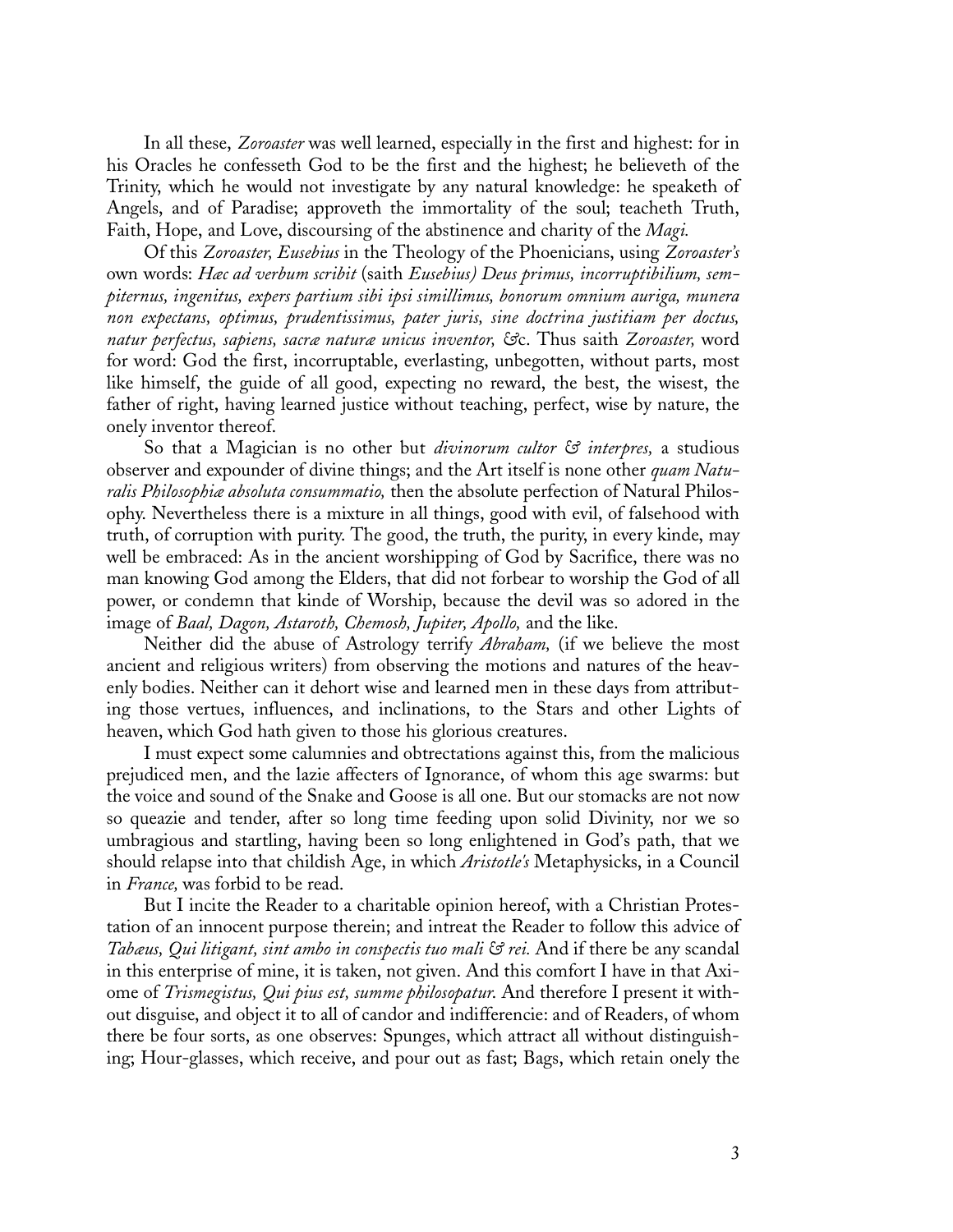dregs of Spices, and let the Wine escape; and Sieves, which retain the best onely. Some there are of the last sort, and to them I present this *Occult Philosophy,* knowing that they may reap good thereby. And they who are severe against it, they all pardon this my opinion, that such their severity proceeds from Self-guiltiness; and give me leave to apply that of *Ennodius* that it is the nature of Self-wickedness, to think that of others, which themselves deserve. And it is all the comfort which guilty have, not to find any innocent. But that amongst others this may find some acceptance, is the desire of

*R. Turner London,* ult. *Aug.* l654*.*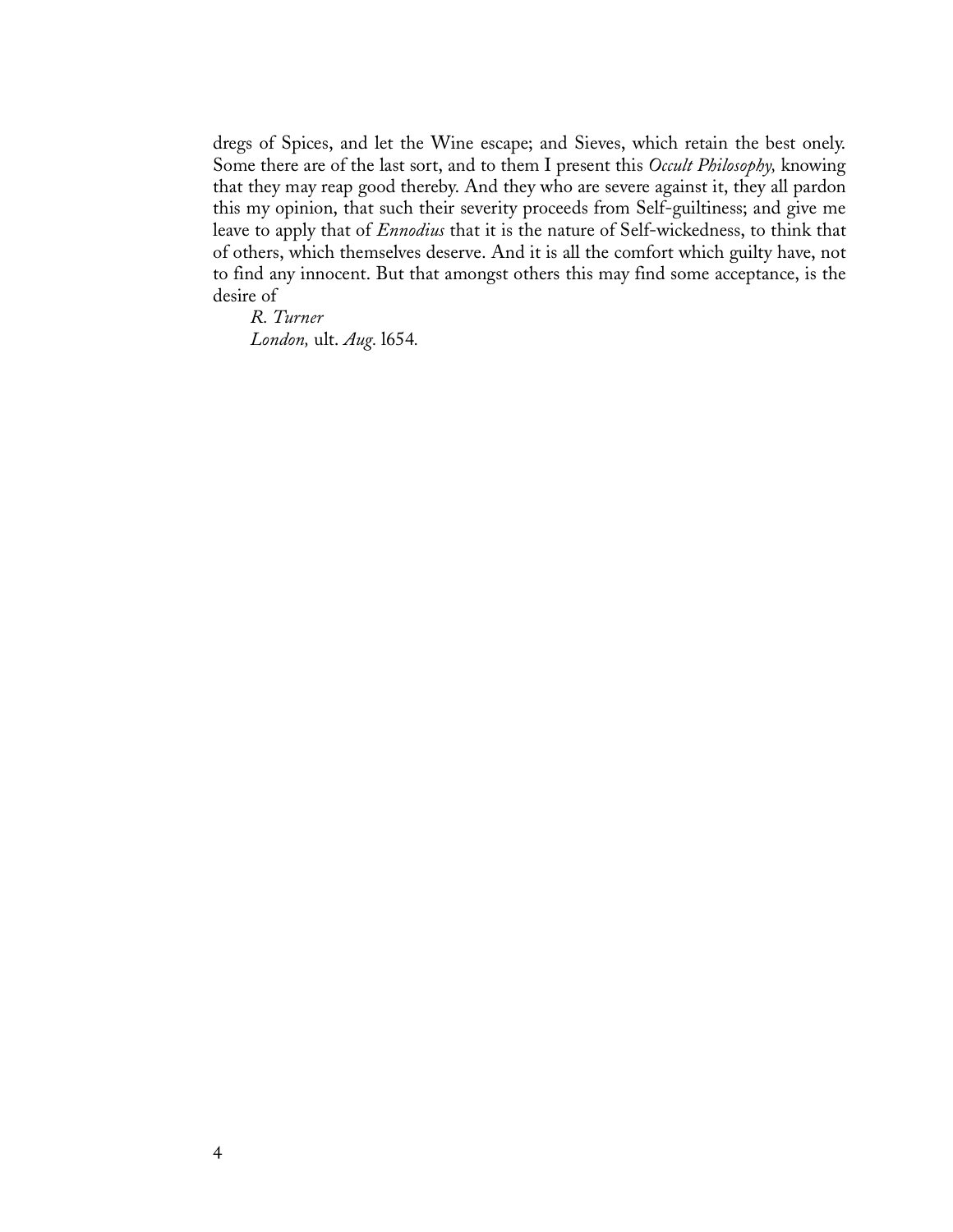# ARBATEL OF MAGICK

Containing nine Tomes, and seven Septenaries of APHORISMS.

The first is called *Isagoge,* or, A Book of the Institutions of Magick: or [illegible Greek],<sup>1</sup> which in fourty and nine Aphorisms comprehendeth, the most general Precepts of the whole Art.

The second is Microcosmical Magick, what *Microcosmus* hath effected Magically, by his Spirit and Genius addicted to him from his Nativity, that is, spiritual wisdom: and how the same is effected.

The third is Olympick Magick, in what manner a man may do and suffer by the spirits of *Olympus.*

The fourth is Hesiodiacal, and Homerical Magick, which teacheth the operations by the Spirits called *Cacodæmones,* as it were not adversaries to mankinde.

The fifth is Romane or Sibylline Magick, which acteth and operates with Tutelar Spirits and Lords, to whom the whole Orb of the earth is distributed. This is *valde insignis Magia*. To this also is the doctrine of the *Druids* referred.

The sixth is Pythagorical Magick, which onely acteth with Spirits to whom is given the doctrine of Arts, as Physick, Medicine, Mathematics, Alchymie, and such kinde of Arts.

The seventh is the Magick of *Apollonius*, and the like, and agreeth with the Romane and Microcosmical Magick: onely it hath this peculiar, that it hath power over the hostile spirits of mankinde.

The eighth is Hermetical, that is, Ægyptiacal Magick; and differeth not much from Divine Magick.

The ninth is that wisdom which dependeth solely upon the Word of God; and this is called Prophetical Magick.2

 $1.7$  md  $\mu$ enens

<sup>2.</sup> None of these latter eight books exist in the present day. -- ed.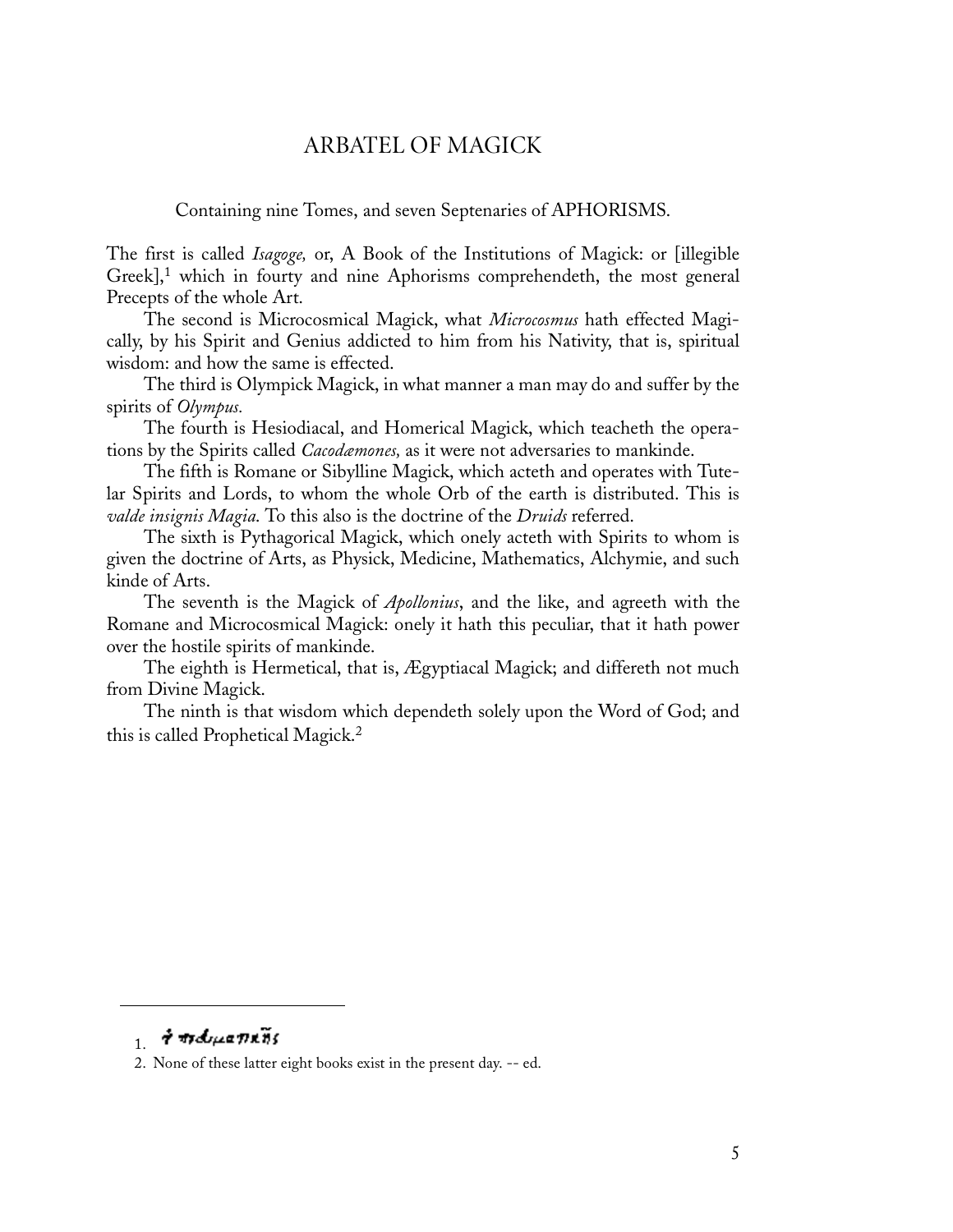# The first Tome of the Book of Arbatel of Magick called ISAGOGE

In the Name of the Creator of all things both visible and invisible, who revealeth his Mysteries out of his Treasures to them that call upon him; and fatherly and mercifully bestoweth those his Secrets upon us without measure. May he grant unto us, through his onely-begotten Son Jesus Christ our Lord, his ministring spirits, the revealers of his secrets, that we may write this Book of Arbatel, concerning the greatest Secrets which are lawful for man to know, and to use them without offence unto God. *Amen*.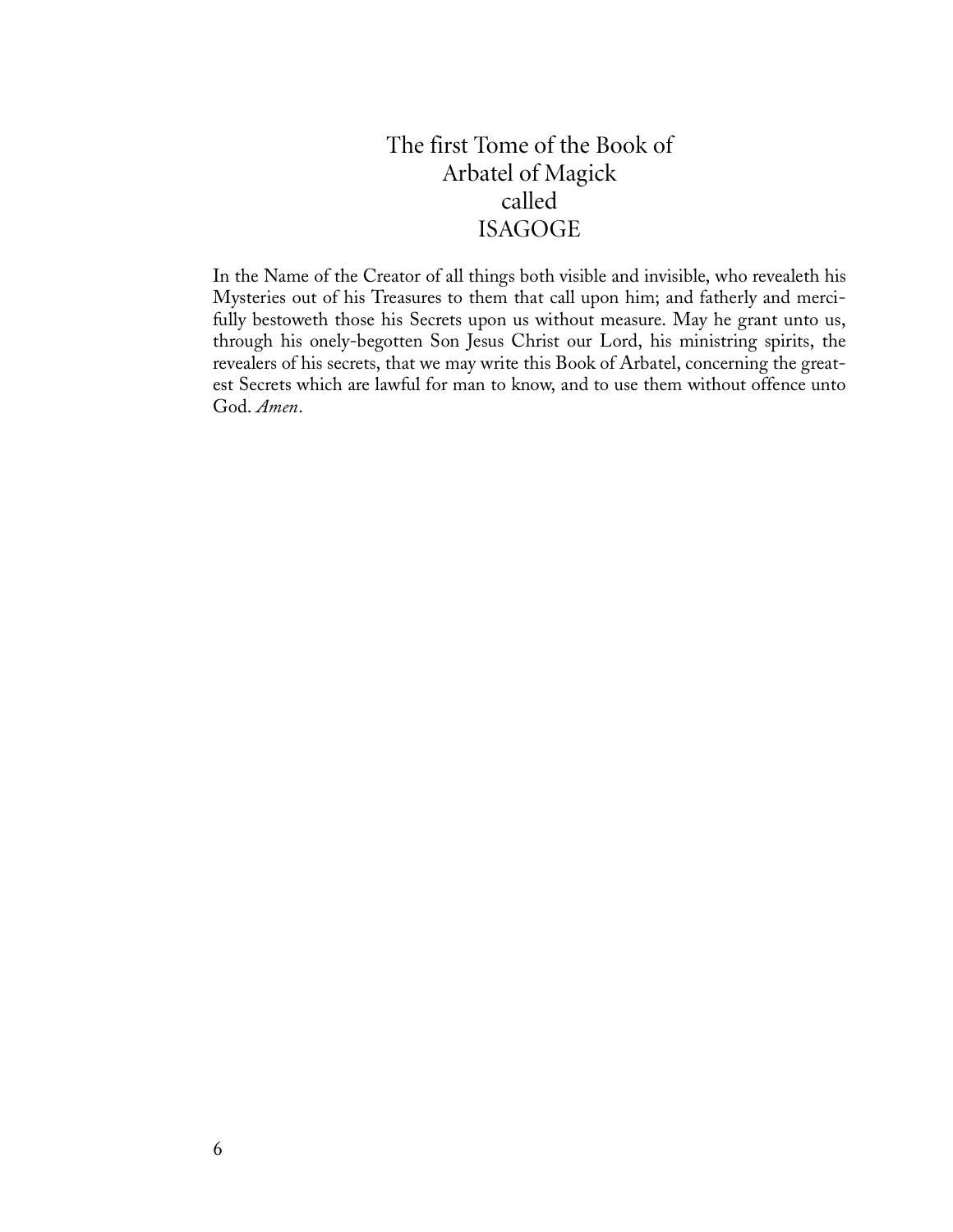# The first Septenary of Aphorisms.

#### *The first Aphorism.*

Whosoever would know Secrets, let him know how to keep secret things secretly; and to reveal those things that are to be revealed, and to seal those things which are to be sealed: and *not to give holy things to dogs, nor cast pearls before swine.* Observe this Law, and the eyes of thy understanding shall be opened, to understand secret things; and thou shalt have whatsoever thy minde desireth to be divinely revealed unto thee. Thou shalt have also the Angels and Spirits of God prompt and ready in their nature to minister unto thee, as much as any humane minde can desire.

#### *Aphorism 2.*

In all things call upon the Name of the Lord: and without prayer unto God through his onely-begotten son, do not thou undertake to do or think any thing. And use the Spirits given and attributed unto thee, as Ministers, without rashness and presumption, as the messengers of God; having a due reverence towards the Lord of Spirits. And the remainder of thy life do thou accomplish, demeaning thy self peaceably, to the honour of God, and the profit of thy self and thy neighbour.

#### *Aphorism 3.*

Live to thy self, and the Muses: avoid the friendship of the Multitude: be thou covetous of time, beneficial to all men. Use thy Gifts, be vigilant in thy Calling; and let the Word of God never depart from thy mouth.

#### *Aphorism 4.*

Be obedient to good Admonitions: avoid all procrastination: accustom thy self to Contancie and Gravity, both in thy words and deeds. Resist temptations of the Tempter, by the Word of God. Flee from earthly things; seek after heavenly things. Put no confidence in thy own wisdom; but look unto God in all things, according to that sentence of the Scripture: *When we know not what we shall do, unto thee, O God, do we lift up our eyes, and from thee we expect our help*. For where all humane refuges do forsake us, there will the help of God shine forth, according to the saying of *Philo.*

#### *Aphorism 5.*

*Thou shalt love the Lord thy God with all thy heart, and with all thy strength, and thy neighbour as thy self:* And the Lord will keep thee as the apple of his eye, and will deliver thee from all evil, and will replenish thee with all good; and nothing shall thy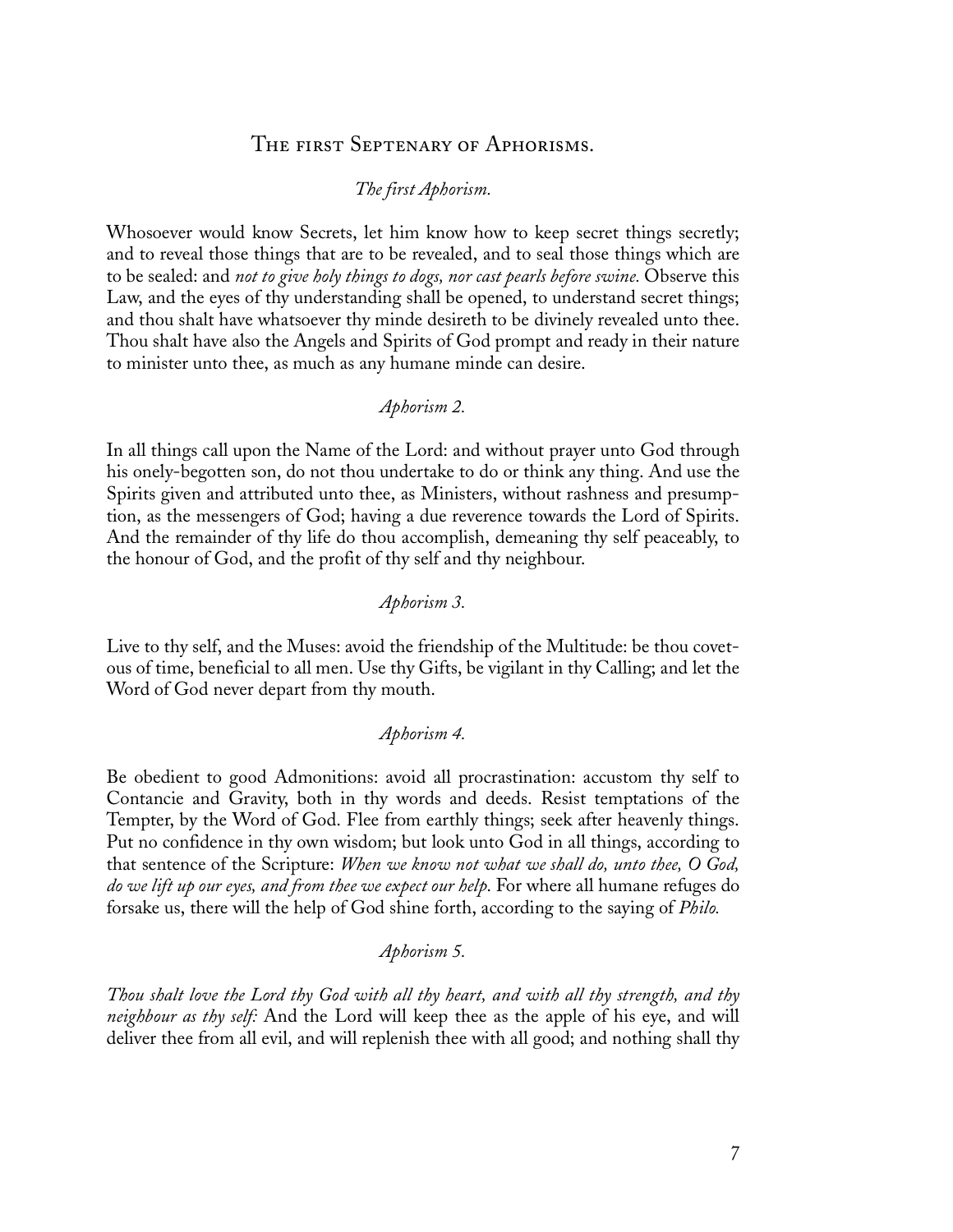soul desire, but thou shalt be fully endued therewith, so that it be contingent to the salvation of thy soul and body.

#### *Aphorism 6.*

Whatsoever thou hast learned, frequently repeat, and fix the same in thy minde: and learn much, but not many things, because a humane understanding cannot be alike capable in all things, unless it be such a one that is divinely regenerated; unto him nothing is so difficult or manifold, which he may not be able equally to attain to.

#### *Aphorism 7.*

*Call upon me in the day of trouble, and I will hear thee, and thou shalt glorifie me,* saith the Lord. For all Ignorance is tribulation of the minde; therefore call upon the Lord in thy ignorance, and he will hear thee. And remember that thou give honour unto God, and say with the Psalmist, *Not unto us, Lord, but unto thy Name give the glory.*

# The second Septenary.

#### *Aphorism 8.*

Even as the Scripture testifies, that God appointeth names to things or persons, and also with them hath distributed certain powers and offices out of his treasures: so the Characters and Names of Stars have not any power by reason of their figure or pronunciation, but by reason of the vertue or office which God hath ordained by nature either to such a Name or Character. For there is no power either in heaven or in earth, or hell, which doth not descend from God; and without his permission, they can neither give or draw forth into any action, any thing they have.

# *Aphorism 9.*

That is the chiefest wisdom, which is from God; and next, that which is in spiritual creatures; afterwards, in corporal creatures; fourthly, in Nature, and natural things. The Spirits that are apostate, and reserved to the last judgement, do follow these, after a long interval. Sixthly, the ministers of punishments in hell, and the obedient unto God. Seventhly, the Pigmies do not possess the lowest place, and they who inhabit in elements, and elementary things. It is convenient therefore to know and discern all differences of the wisdom of the Creator and the Creatures, that it may be certainly manifest unto us, what we ought to assume to our use of every thing, and that we may know in truth how and in what maner that may be done. For truely every creature is ordained for some profitable end to humane nature, and for the service thereof; as the holy Scriptures, Reason, and Experience, do testifie.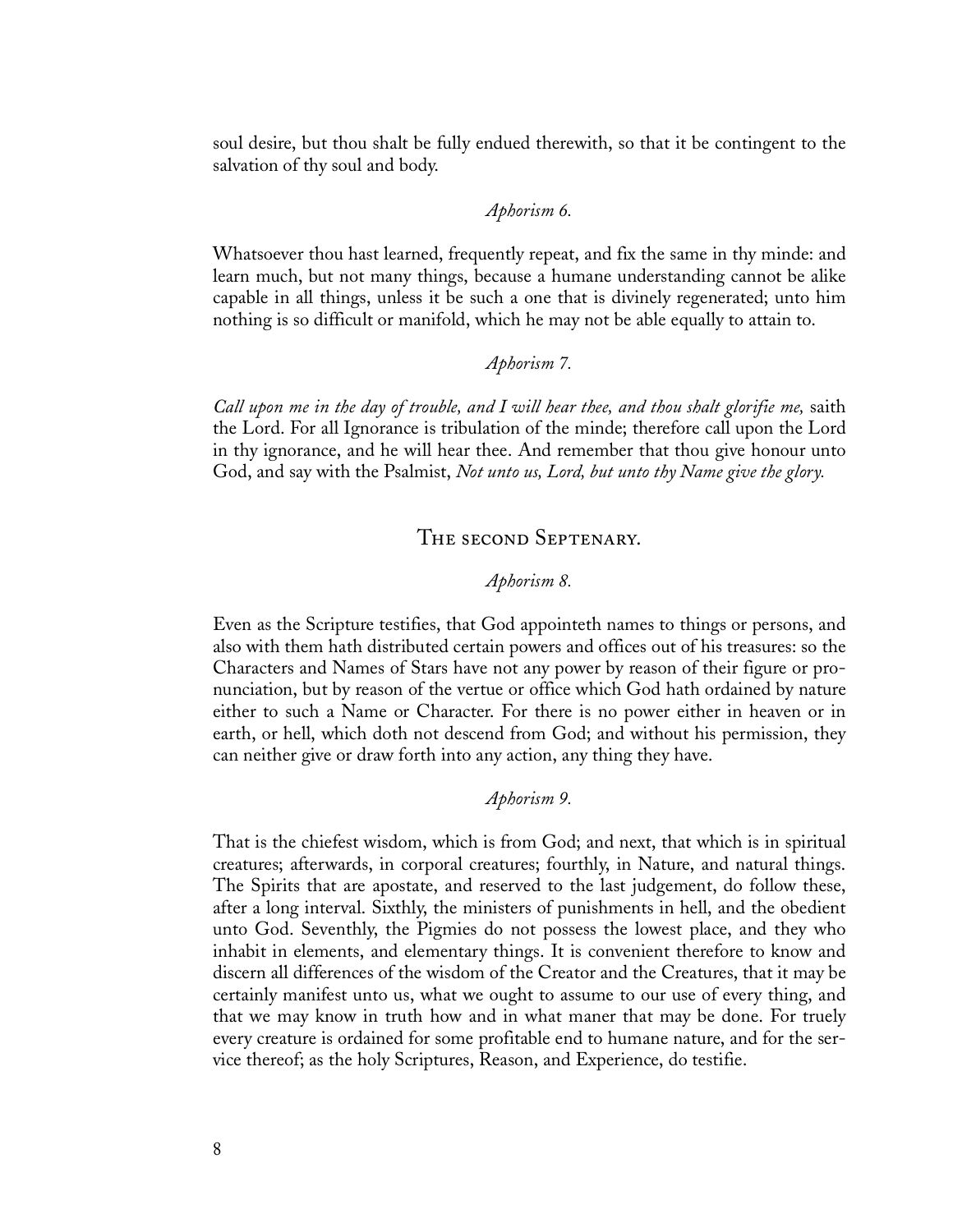#### *Aphorism 10.*

God the Father Almighty, Creator of heaven and earth, and of all things visible and invisible, in the holy Scriptures proposeth himself to have an eye over us; and as a tender father which loveth his children, he teacheth us what is profitable, and what not; what we are to avoid, and what we are to embrace: then he allureth us to obedience with great promises of corporal and eternal benefits, and deterreth us (with threatning of punishments) from those things which are not profitable for us. Turn over therefore with thy hand, both night and day, those holy Writings, that thou mayest be happie in things present, and blessed in all eternity. Do this, and thou shalt live, which the holy Books have taught thee.

# *Aphorism 11.*

A number of Four is *Pythagorical,* and the first Quadrate; therefore here let us place the foundation of all wisdom, after the wisdom of God revealed in the holy Scriptures, and to the considerations proposed in Nature.

Appoint therefore to him who solely dependeth upon God, the wisdom of every creature to serve and obey him, *nolens volens*, willing or unwilling. And in this, the omnipotency of God shineth forth. It consisteth therefore in this, that we will discern the creatures which serve us, from those that are unwilling; and that we may learn how to accommodate the wisdom and offices of every creature unto our selves. This Art is not delivered, but divinely. Unto whom God will, he revealeth his secrets; but to whom he will not bestow any thing out of his treasuries, that person shall attain to nothing without the will of God.

Therefore we ought to desire [illegible Greek]<sup>1</sup> from God alone, which will mercifully impart these things unto us. For he who hath given us his Son, and commanded us to pray for his holy Spirit, How much more will he subject unto us the whole creature, and things visible and invisible? *Whatsoever ye ask, ye shall receive.* Beware that ye do not abuse the gifts of God, and all things shall work together unto you for your salvation. And before all things, be watchful in this, That your names be written in heaven: this is more light, That the spirits be obedient unto you, as Christ admonisheth.

#### *Aphorism 12.*

*In the Acts of the Apostles,* the Spirit saith unto *Peter* after the Vision, *Go down, and doubt not but I have sent them*, when *he* was sent for from *Cornelius* the Centurion. After this maner, in vocal words, are all disciplines delivered, by the holy Angels of

1. da na pandu Baptu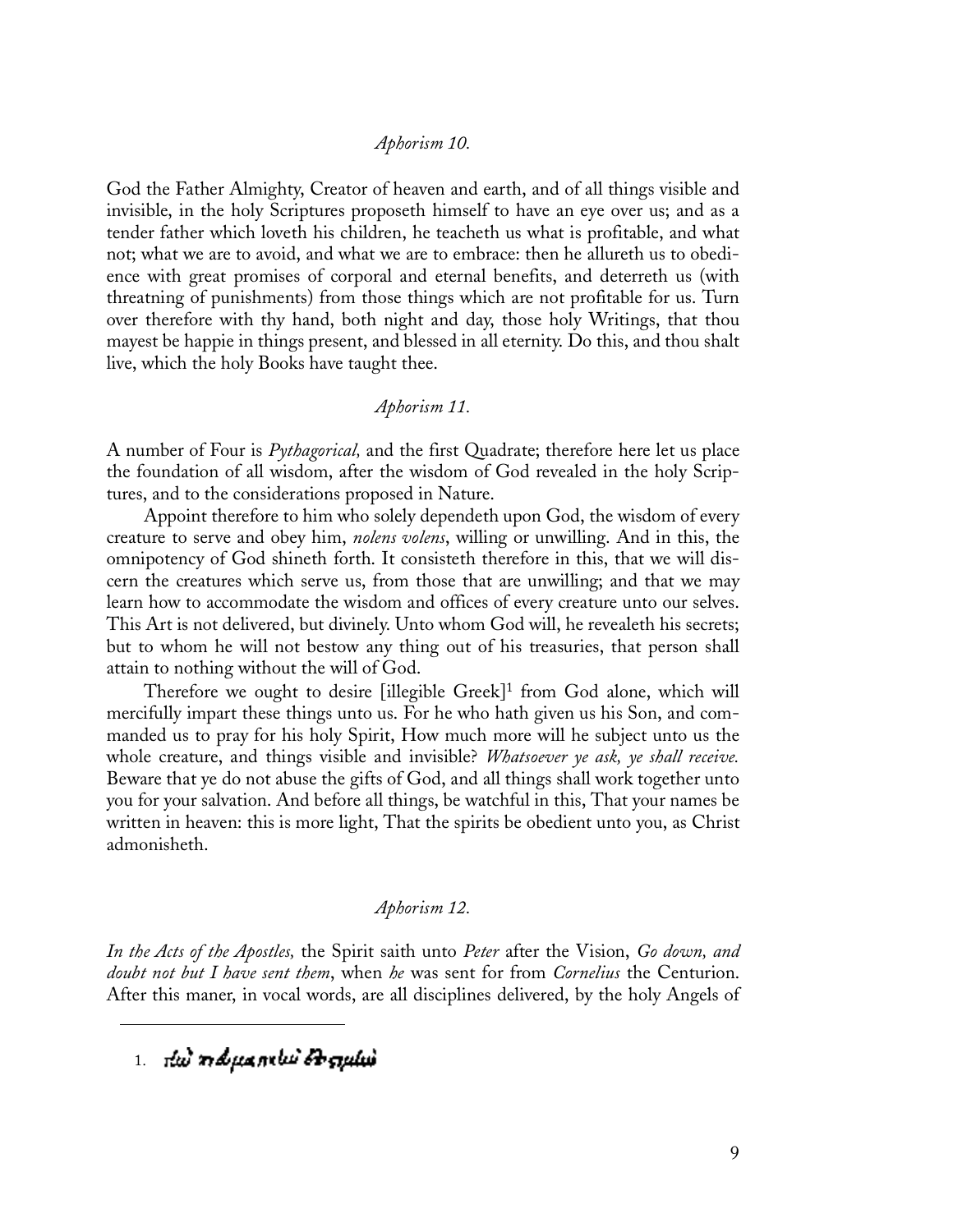God, as it appeareth out of the Monuments of the Ægyptians. And these things afterwards were vitiated and corrupted with humane opinions; and by the instigation of evil spirits, who sow tares amongst the children of disobedience, as it is manifest out of *St. Paul*, and *Hermes Trismegistus.* There is no other maner of restoring these Arts. then by the doctrine of the holy Spirits of God; because true *faith cometh by hearing.* But because thou mayst be certain of the truth. arid mayst not doubt whether the spirits that speak with thee, do declare things true or false, let it onely depend upon thy faith in God; that thou mayst say with *Paul, I know on whom I trust.* If no sparrow can fall to the ground without the will of the Father which is in heaven, How much more will not God suffer thee to be deceived, O thou of little faith, if thou dependest wholly upon God, and adherest onely to him?

# *Aphorism 13.*

The Lord liveth; and all things which live, do live in him. And he is truely  $\pi \pi$ , who hath given unto all things, that they be that which they are: and by his word alone, through his Son, hath produced all things out of nothing, which are in being. He calleth all the stars. and all the host of heaven by their names. He therefore knoweth the true strength and nature of things, the order and policie of every creature visible and invisible. to whom God hath revealed the names of his creatures. It remaineth also, that he receive power from God, to extract the vertues in nature, and hidden secrets of the creature; and to produce their power into action, out of darkness into light. Thy scope therefore ought to be, that thou have the names of the Spirits, that is, their powers and offices, and how they are subjected and appointed by God to minister unto thee; even as *Raphael* was sent to *Tobias,* that he should heal his father, and deliver his son from dangers, and bring him to a wife. So *Michael,* the fortitude of God governeth the people of God: *Gabriel,* the messenger of God, was sent to *Daniel, Mary,* and *Zachary* the father of *John Baptist.* And he shall be given to thee that desirest him, who will teach thee whatsoever thy soul shall desire, in the nature of things. His ministery thou shalt use with trembling and fear of thy Creator, Redeemer, and Sanctifier, that is to say, the Father, Son, and holy Ghost: and do not thou let slip any occasion of learning and be vigilant in thy calling, and thou shalt want nothing that is necessary for thee.

# *Aphorism 14.*

Thy soul liveth for ever, through him that hath created thee: call therefore upon the Lord thy God, and him onely shalt thou serve. This thou shalt do, if thou wilt perform that end for which thou art ordained of God, and what thou owest to God and to thy neighbour. God requireth of thee a minde, that thou shouldest honour his Son, and keep the words of his Son in thy heart: if thou honour him, thou hast done the will of thy Father which is in heaven. To thy neighbour thou owest offices of humanity, and that thou draw all men that come to thee, to honour the Son. This is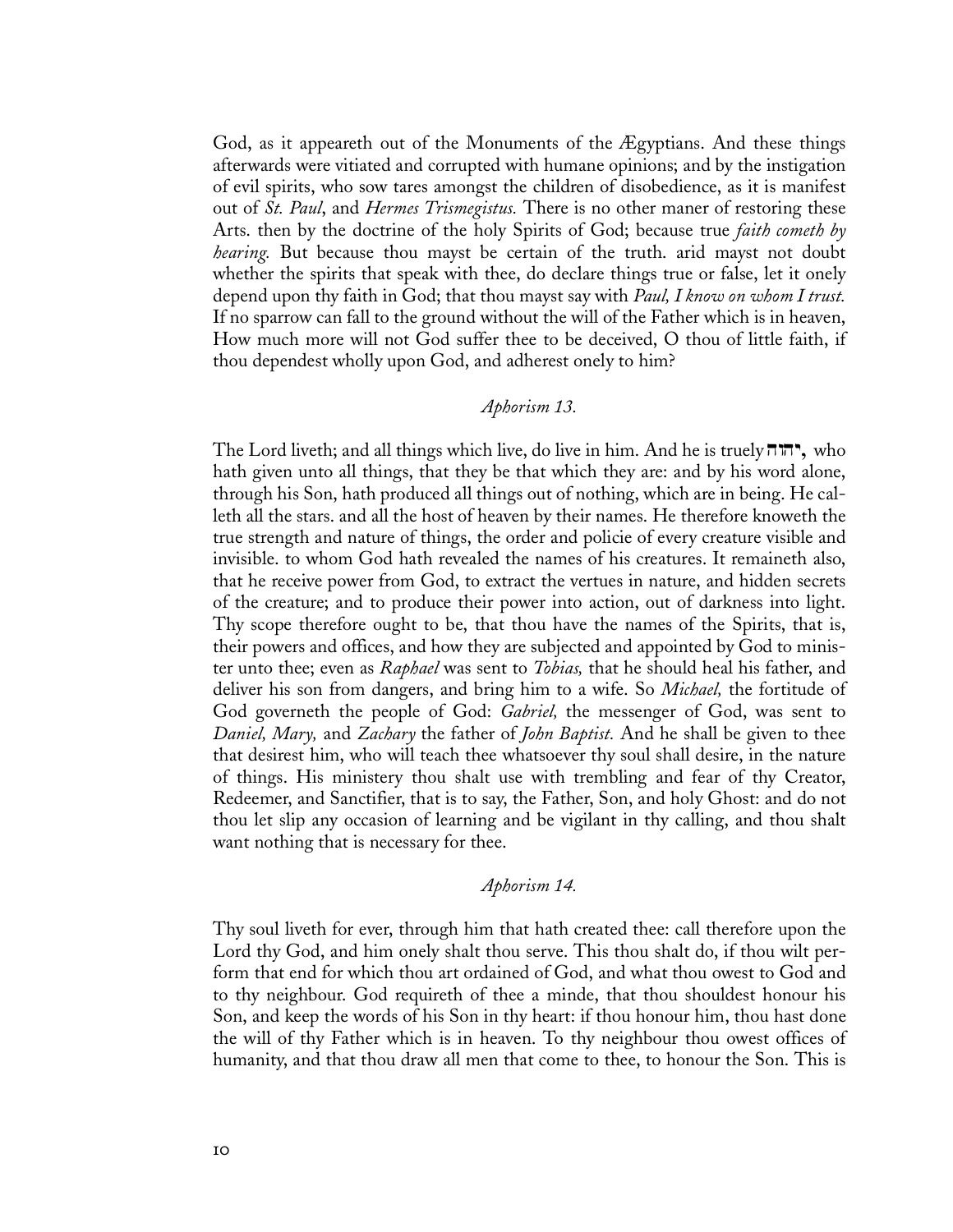the Law and the Prophets. In temporal things, thou oughtest to call upon God as a father, that he would give unto thee all necessaries of this life: and thou oughtest to help thy neighbour with the gifts which God bestoweth upon thee, whether they be spiritual or corporal.

#### Therefore thou shalt pray thus:

*O Lord of heaven and earth, Creator and Maker of all things visible and invisible; I, though unworthy, by thy assistance call upon thee, through thy onely begotten Son Jesus Christ our Lord, that thou wilt give unto me thy holy Spirit, to direct me in thy truth unto all good*. Amen.

*Because I earnestly desire perfectly to know the Arts of this life and such things as are necessary for us, which are so overwhelmed in darkness, and polluted with infinite humane opinions, that I of my own power can attain to no knowledge in them, unless thou teach it me: Grant me therefore one of thy spirits, who may teach me those things which thou wouldest have me to know and learn, to thy praise and glory, and the profit of our neighbour. Give me a/so an apt and teachable heart, that I may easily understand those things which thou shalt teach me, and may hide them in my understanding, that I may bring them forth as out of thy inexhaustible treasures, to all necessary uses. And give me grace, that I may use such thy gifts humbly, with fear and trembling, through our Lord Jesus Christ, with thy holy Spirit*. Amen

# The Third Septenary.

# *Aphorism 15.*

They are called Olympick spirits, which do inhabit in the firmament, and in the stars of the firmament: and the office of these spirits is to declare Destinies, and to administer fatal Charms, so far forth as God pleaseth to permit them: for nothing, neither evil spirit nor evil Destiny, shall be able to hurt him who hath the most High for his refuge. If therefore any of the *Olympick* spirits shall teach or declare that which his star to which he is appointed portendeth, nevertheless he can bring forth nothing into action, unless he be permitted by the Divine power. It is God alone who giveth them power to effect it. Unto God the maker of all things, are obedient all things celestial, sublunary, and infernal. Therefore rest in this: Let God be thy guide in all things which thou undertakest, and all things shall attain to a happie and desired end; even as the history of the whole world testifieth and daily experience sheweth. There is peace to the godly: *there is no peace to the wicked, saith the Lord*.

#### *Aphorism 16.*

There are seven different governments of the Spirits of *Olympus*, by whom God hath appointed the whole frame and universe of this world to be governed: and their visible stars are Aratron, Bethor, Phaleg, Och, Hagith, Ophiel, Phul, after the *Olympick* speech. Every one of these hath under him a mighty *Militia* in the firmament.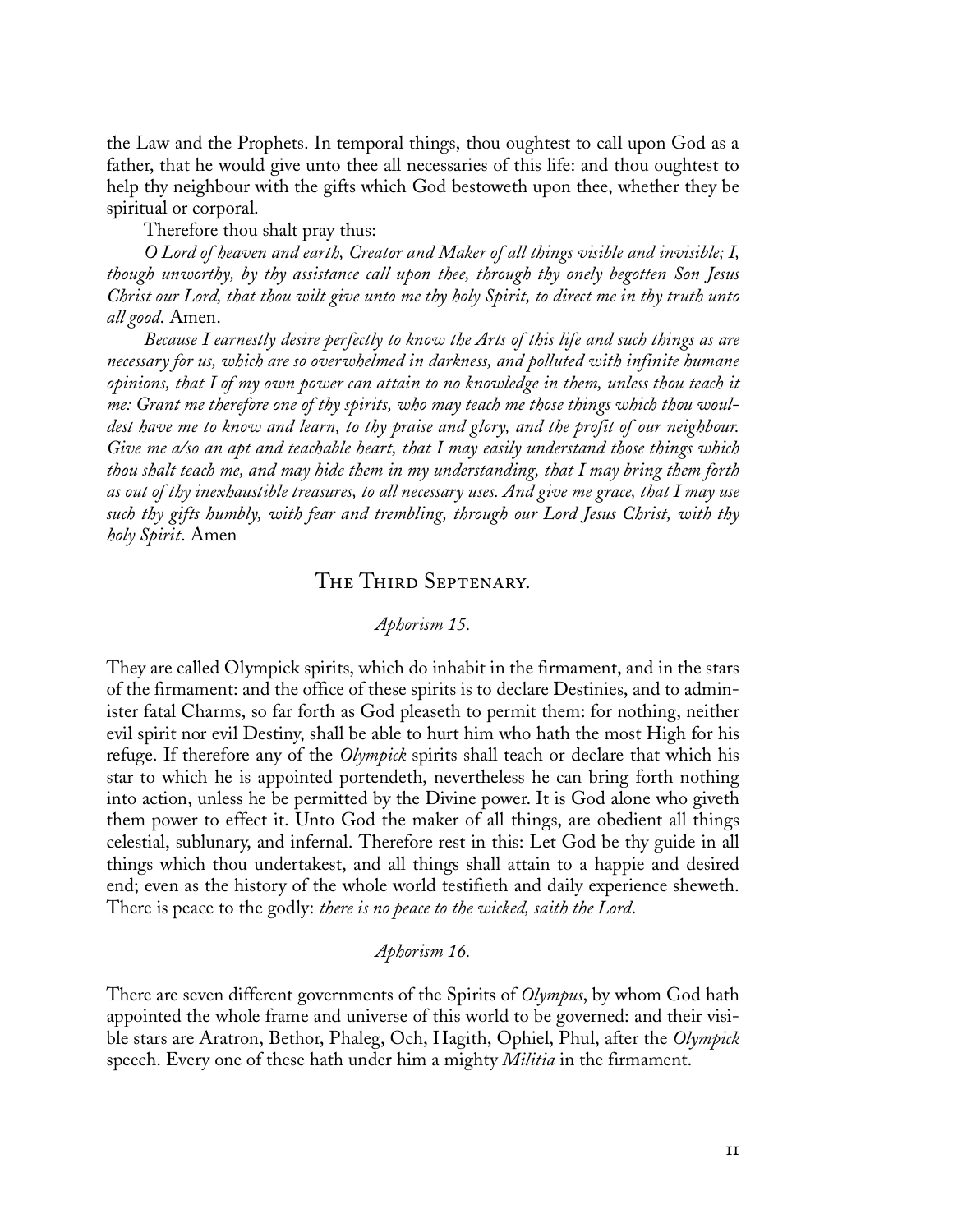- ARATHON ruleth visible Provinces XLIX.
- BETHOR, XLII.
- PHALEG, XXXV.
- OCH, XXVIII.
- HAGITH, XXI.
- OPHIEL, XIIII.
- PHUL, VII.

So that there are 186 *Olympick* Provinces in the whole Universe. wherein the seven Governours do exercise their power: all which are elegantly set forth in Astronomy. But in this place it is to be explained, in what maner these Princes and Powers may he drawn into communication. *Aratron* appeareth in the first hour of *Saturday*, and very truely giveth answers concerning his Provinces and Provincials. So likewise do the rest appear in order in their days and hours. Also every one of them ruleth 490 yeers. The beginning of their simple *Anomaly*, in the 60 yeer before the Nativity of Christ, was the beginning of the administration of *Bethor*, and it lasted until the yeer of our Lord Christ 430. To whom succeeded *Phaleg*, until the 920 yeer. Then began *Och*, and continued until the year 1410, and thenceforth *Hagith* ruleth untill the year 1900.

#### *Aphorism 17.*

Magically the Princes of the seven Governments are called simply, in that time, day and hour wherein they rule visibly or invisibly, by their Names and Offices which God hath given unto them; and by proposing their Character which they have given or confirmed.

The governor *Aratron* hath in his power those things which he doth naturally, that is, after the same manner and subject as those things which in Astronomy are ascribed to the power of *Saturn*.

*Those things which he doth of his own free will, are,*

1. That he can convert any thing into a stone in a moment, either animal or plant, retaining the same object to the sight.

2. He converteth treasures into coles, and coles into treasure.

3. He giveth familiars with a definite power.

4. He teacheth *Alchymy*, Magick, and Physick.

5. He reconcileth the subterranean spirits to men; maketh hairy men.

6. He causeth one to bee invisible.

7. The barren he maketh fruitful, and giveth long life.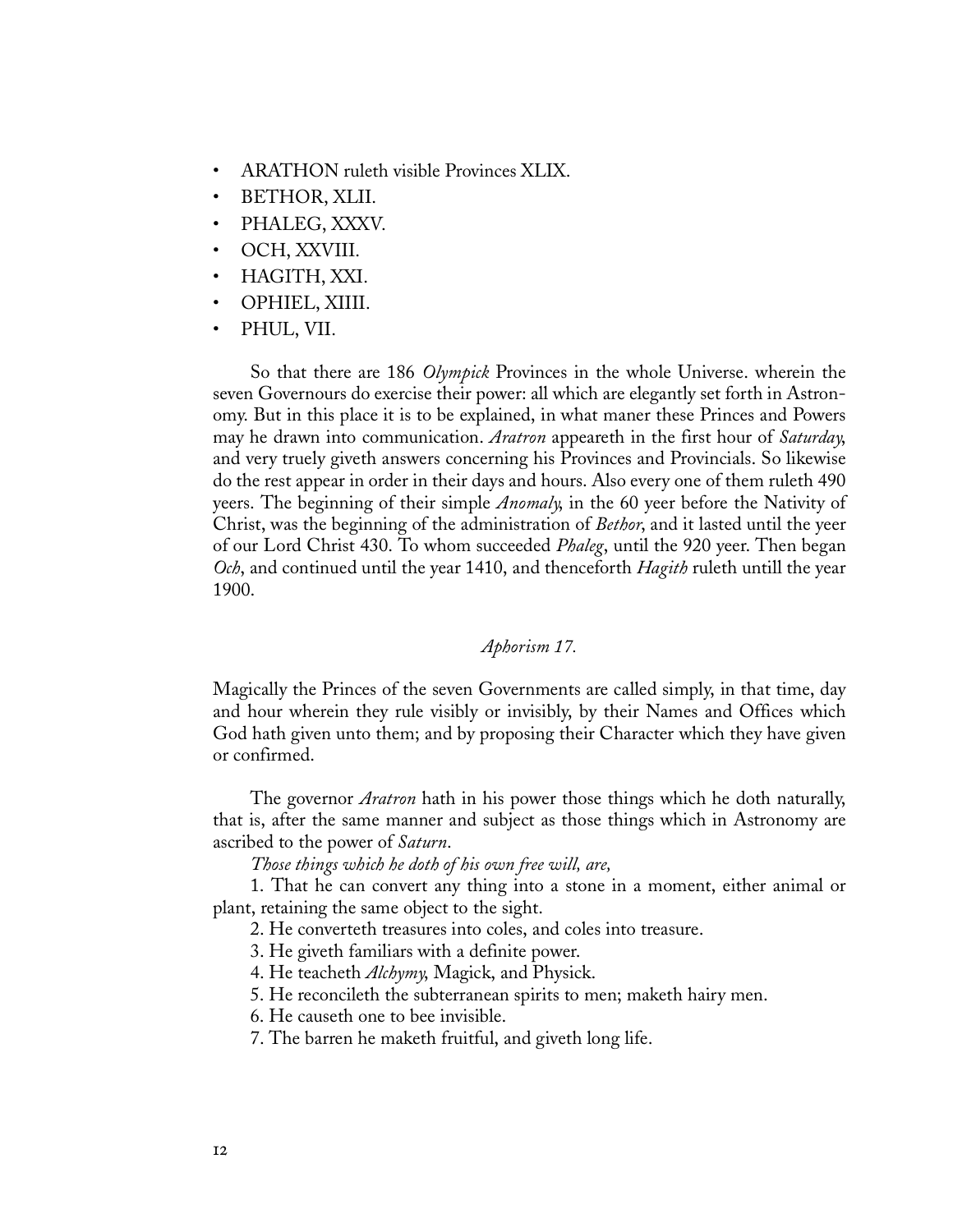*His character*.



He hath under him 49 Kings, 42 Princes, 35 Presidents, 28 Dukes, 21 Ministers, standing before him; 14 familiars, seven messengers: he commandeth 36000 legions of spirits; the number of a legion is 490.

*Bethor* governeth those things which are ascribed to *Jupiter*: he soon cometh being called. He that is dignified with his character, he raiseth to very great dignities, to cast open treasures: he reconcileth the spirits of the aire, that they give true answers: they transport precious stones from place to place, and they make medicines to work miraculously in their effects: he giveth also familiars of the firmament, and prolongeth life to 700 yeares if God will.

His character.



He hath under him 42 Kings, 35 Princes, 28 Dukes, 21 Counsellors, 14 Ministers, 7 Messengers, 29000 legions of Spirits.

*Phaleg* ruleth those things which are attributed to *Mars*, the Prince of peace. He that hath his character he raiseth to great honours in warlike affaires.

*His character*.



*Och* governeth solar things; he giveth 600 yeares, with perfect health; he bestoweth great wisdom, giveth the most excellent Spirits, teacheth perfect Medicines: he converteth all things into most pure gold and precious stones: he giveth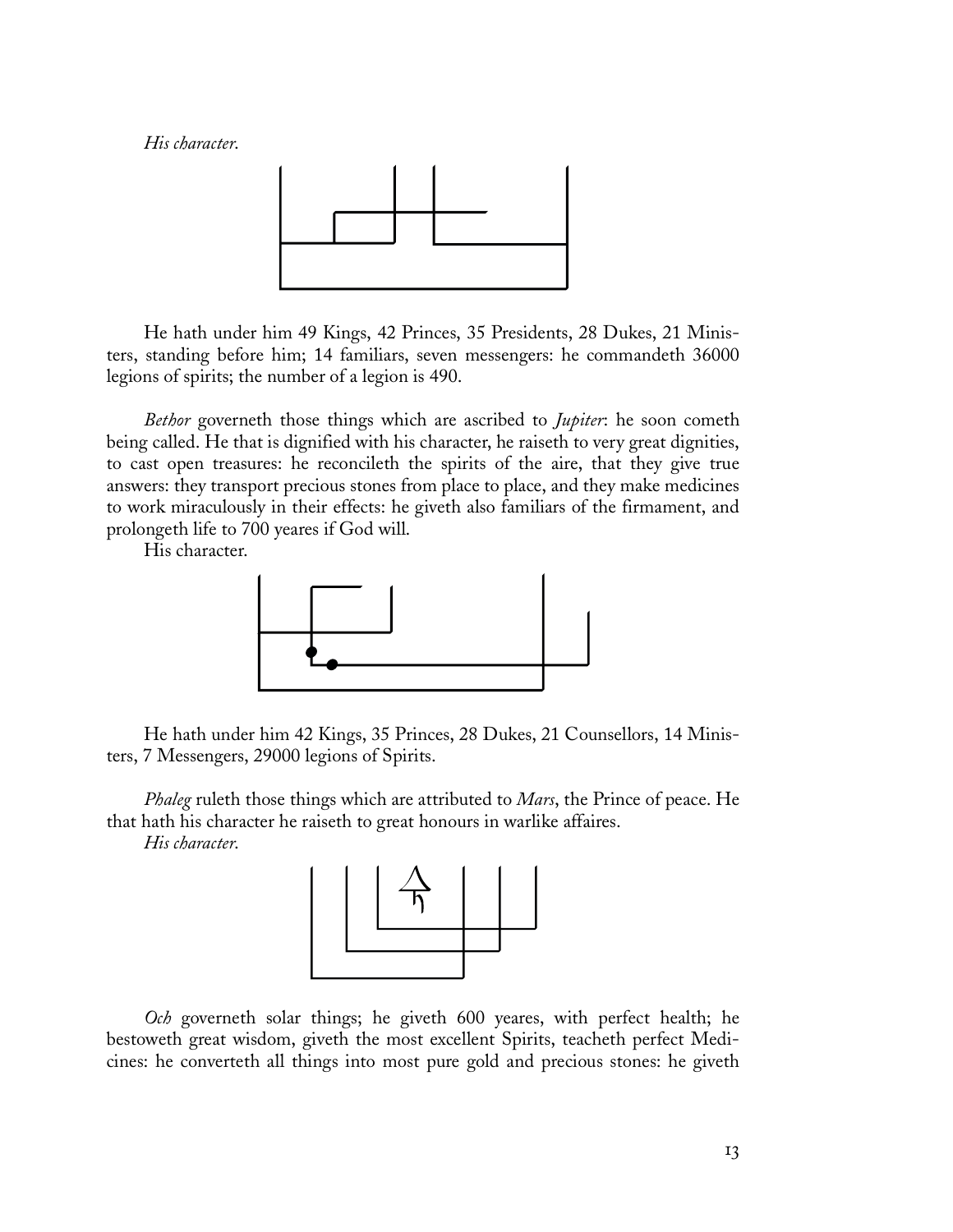gold, and a purse springing with gold. He that is dignified with his Character, he maketh him to be worshipped as a Deity, by the Kings of the whole world.

*The Character.*



He hath under him 36536 Legions: he administreth all things alone: and all his spirits serve him by centuries.

*Hagith* governeth *Venereous* things. He that is dignified with his Character, he maketh very fair, and to be adorned with all beauty. He converteth copper into gold, in a moment, and gold into copper: he giveth Spirits which do faithfully serve those to whom they are addicted.

*His character.*



He hath 4000 Legions of Spirits and over every thousand he ordaineth Kings for their appointed seasons.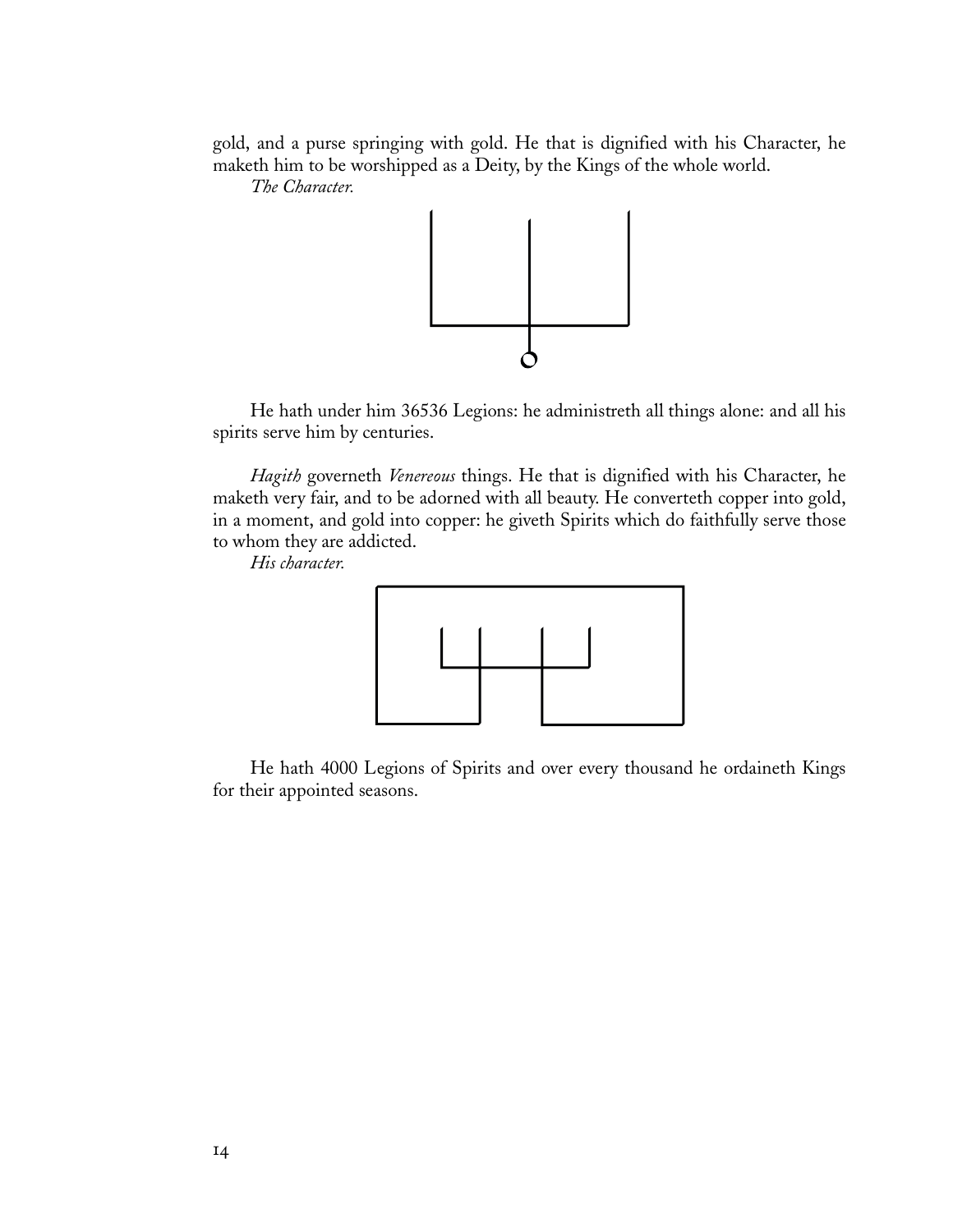*Ophiel* is the governour of such things as are attributed to Mercury: his Character is this.



His Spirits are 100000 Legions: he easily giveth Familiar Spirits: he teacheth all Arts: and he that is dignified with his Character, he maketh him to be able in a moment to convert Quicksilver into the Philosophers stone.

*Phul hath this Character.*



He changeth all metals into silver, in word and deed; governeth Lunary things; healeth the dropsie: he giveth spirits of the water, who do serve men in a corporeal and visible form; and maketh men to live 300 yeers.

The most general Precepts of this Secret.

1. Every Governour acteth with all his Spirits, either naturally, to wit, always after the same maner; or otherwise of their own free-will, if God hinder them not.

2. Every Governour is able to do all things which are done naturally in a long time, out of matter before prepared; and also to do them suddenly, out of matter not before prepared. As *Och*, the Prince of Solar things, prepareth gold in the mountains in a long time; in a less time, by the Chymical Art; and Magically, in a moment.

3. The true and divine Magician may use all the creatures of God, and offices of the Governours of the world, at his own will, for that the Governours of the world are obedient unto them, and come when they are called, and do execute their commands: but God is the Author thereof: as *Joshua* caused the Sun to stand still in heaven.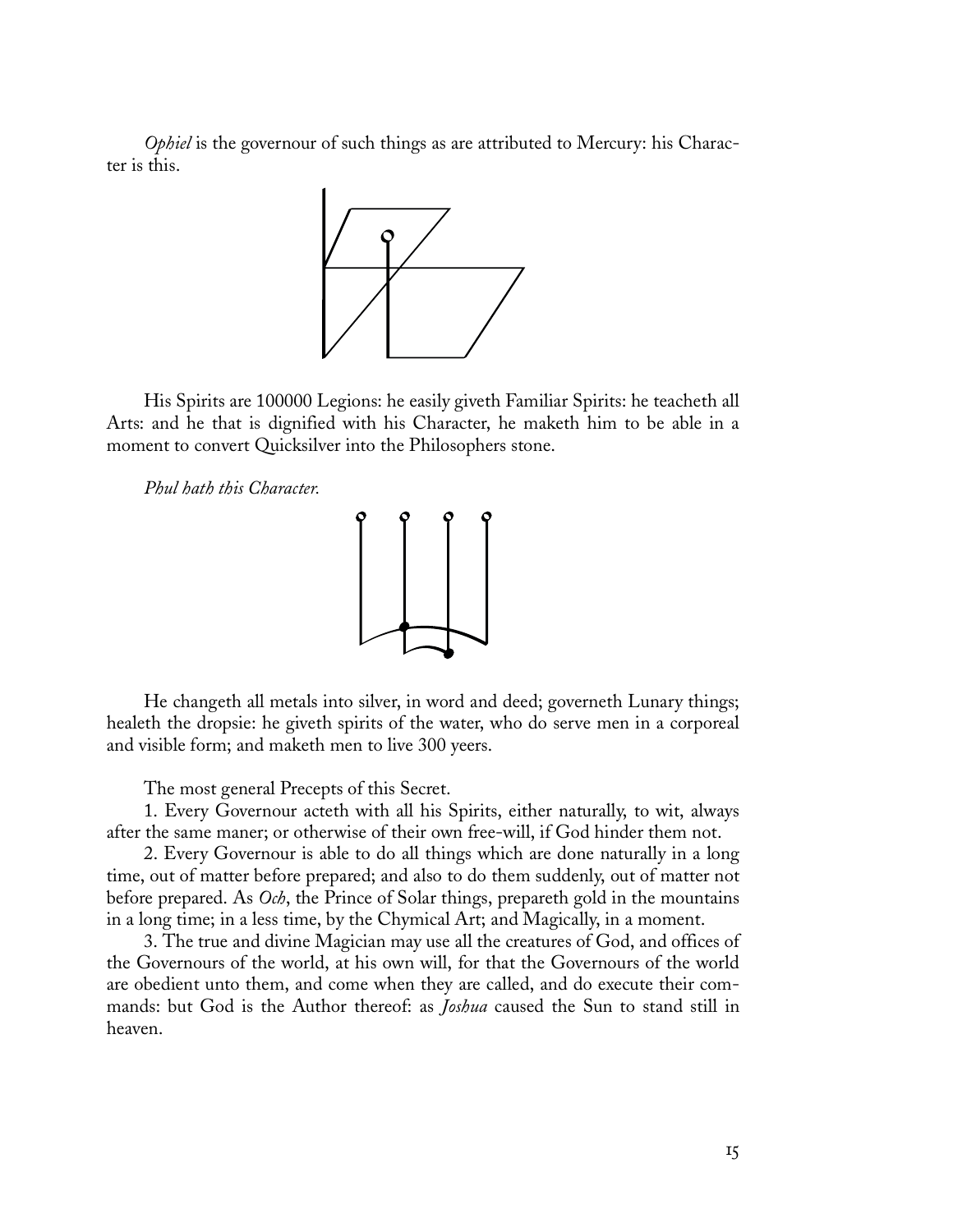They send some of their Spirits to the Mean Magicians, which do obey them onely in some determinate business: but they hear not the false Magicians, but expose them to the deceits of the devils, and cast them into divers dangers, by the Command of God; as the Prophet *Jeremiah* testifieth, in his eighth Chapter, concerning the Jews.

4. In all the elements there are the seven Governours with their hosts, who do move with the equal motion of the firmament; and the inferiours do always depend upon the superiours, as it is taught in Philosophy.

5. A man that is a true Magician, is brought forth a Magician from his mothers womb: others, who do give themselves to this office, are unhappie. This is that which *John* the Baptist speaketh of: *No man can do any thing of himself, except it be given him from above*.

Every Character given from a Spirit, for what cause soever, hath his efficacie in this business, for which it is given, in the time prefixed: But it is to be used the same day and Planetary hour wherein it is given.

7. God liveth, and thy soul liveth: keep thy Covenant, and thou hast whatsoever the spirit shall reveal unto thee in God, because all things shall be done which the Spirit promiseth unto thee.

# *Aphorism 18.*

There are other names of the *Olymick* spirits delivered by others; but they onely are effectual, which are delivered to any one, by the Spirit the revealer, visible or invisible: and they are delivered to every one as they are predestinated: therefore they are called Constellations; and they seldome have any efficacie above 40 yeers. Therefore it is most safe for the young practisers of Art, that they work by the offices of the Spirits alone, without their names; and if they are pre-ordained to attain the Art of Magick, the other parts of the Art will offer themselves unto them of their own accord. Pray therefore for a constant faith, and God will bring to pass all things in due season.

#### *Aphorism 19.*

*Olympus* and the inhabitants thereof, do of their own accord offer themselves to men in the forms of Spirits, and are ready to perform their Offices for them, whether they will or not: by how much the rather will they attend you, if they are desired? But there do appear also evil Spirits, and destroyers, which is caused by the envy and malice of the devil; and because men do allure and draw them unto themselves with their sin, as a punishment due to sinners. Whosoever therefore desireth familiarly to have a conversation with Spirits, let him keep himself from enormious sins, and diligently pray to the most High to be his keeper; and he shall break through all the snares and impediments of the devil: and let him apply himself to the service of God, and he will give him an increase in wisdom.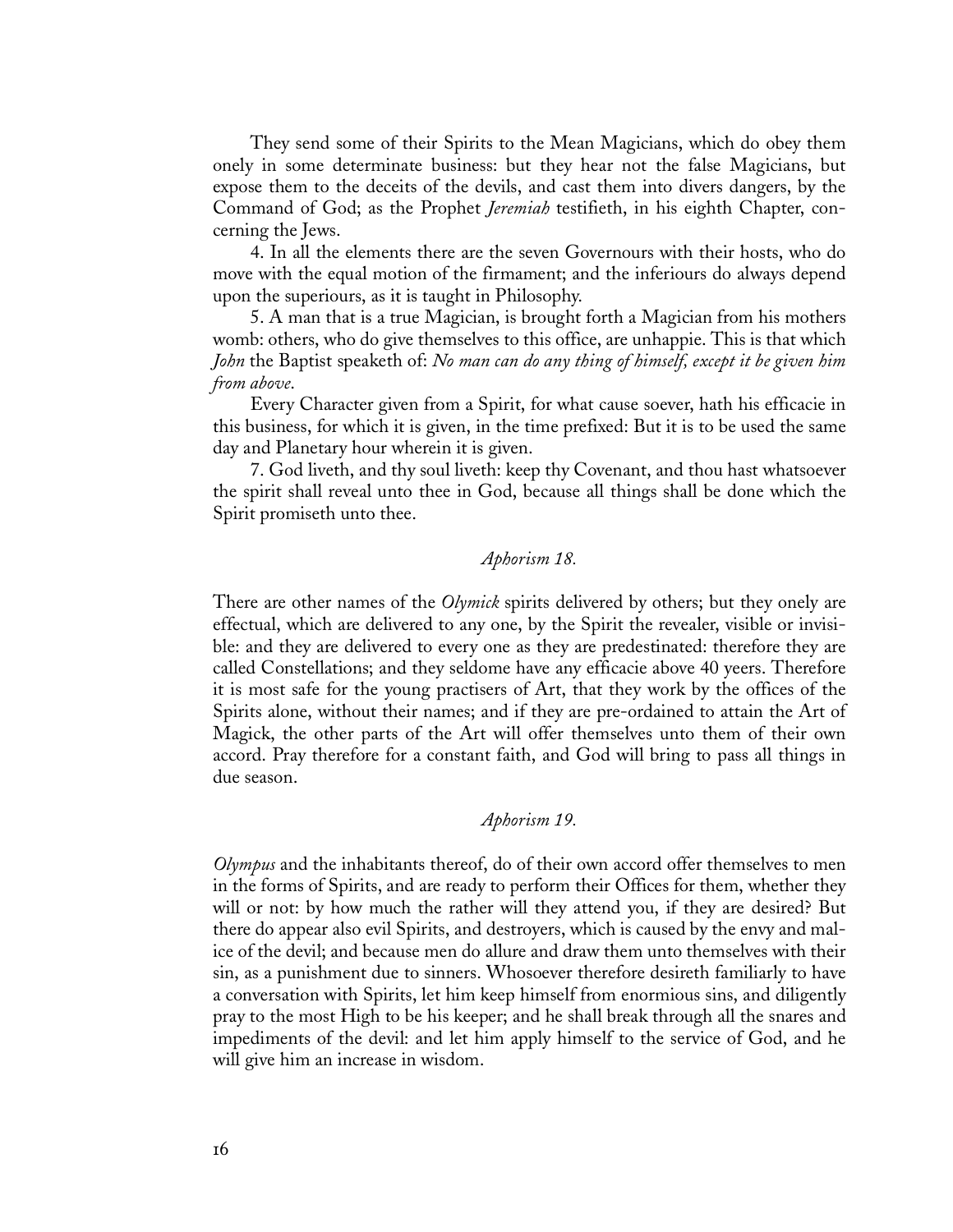#### *Aphor 20.*

All things are possible to them that believe them, and are willing to receive them; but to the incredulous and unwilling, all things are unpossible: there is no greater hinderance then a wavering minde, levity, unconstancy, foolish babbling, drunkenness, lusts, and disobedience to the word of God. A Magician therefore ought to be a man that is godly, honest, constant in his words and deeds, having a firm faith toward God, prudent, and covetous of nothing but of wisdom about divine things.

#### *Aphorism 21.*

When you would call any of the *Olympick* Spirits, observe the rising of the Sun that day, and of what nature the Spirit is which you desire; and saying the prayer following, your desires shall he perfected.

*Omnipotent and eternal God, who hast ordained the whole creation for thy praise and glory, and for the salvation of man, I beseech thee that thou wouldst send thy Spirit N.N. of the solar order, who shall inform and teach me those things which I shall ask of him; or, that he may bring me medicine against the dropsie, &c. Nevertheless not my will be done, but thine, through Jesus Christ thy onely begotten Son, our Lord*. Amen.

But thou shalt not detain the Spirit above a full hour, unless he be familiarly addicted unto thee.

*Forasmuch as thou camest in peace, and quietly, and hast answered unto my petitions; I give thanks unto God, in whole Name thou camest: and now thou mayest depart in peace unto thy orders; and return to me again when I shall call thee by thy name, or by thy order, or by thy office, which is granted from the Creator*. Amen.

Ecclesiast. Chap. 5. *Be not rash with thy mouth, neither let thy heart be hasty to utter any thing before God; for God is in Heaven, and thou in earth: Therefore let thy words be few; for a dream cometh through the multitude of business*.

# The Fourth Septenary.

#### *Aphorism 22.*

We call that a secret, which no man can attain unto by humane industry without revelation; which Science lieth obscured, hidden by God in the creature; which nevertheless he doth permit to be revealed by Spirits, to a due use of the thing it self. And these secrets are either concerning things divine, natural or humane. But thou mayst examine a few, and the most select, which thou wilt commend with many more.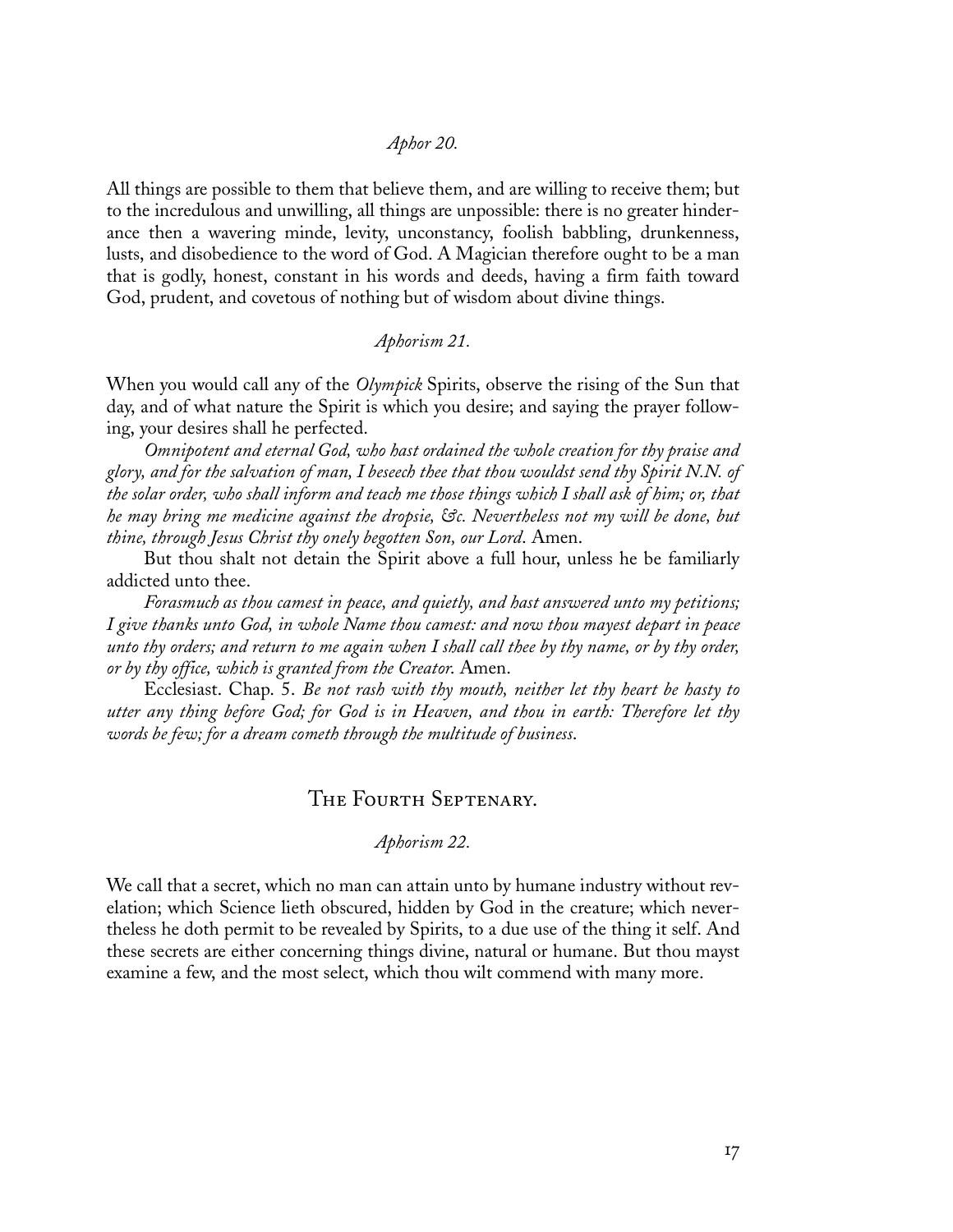#### *Aphorism 23.*

Make a beginning of the nature of the secret, either by a Spirit in the form of a person, or by vertues separate, either in humane Organs, or by what manner soever the same may be effected; and this being known, require of a Spirit which knoweth that art, that he would briefly declare unto thee whatsoever that secret is: and pray unto God, that he would inspire thee with his grace, whereby thou maist bring the secret to the end thou desireth, for the praise and glory of God, and the profit of thy neighbour.

#### *Aphorism 24.*

The greatest secrets are number seven.

1. The first is the curing of all diseases in the space of seven dayes, either by character, or by natural things, or by the superior Spirits with the divine assistance.

2. The second is, to be able to prolong life to whatsoever age we please: I say, a corporal and natural life.

3. The third is, to have the obedience of the creatures in the elements which are in the forms of personal Spirits; also of Pigmies, Sagani, Nymphes, Dryades, and Spirits of the woods.

4. The fourth is, to be able to discourse with knowledge and understanding of all things visible and invisible, and to understand the power of every thing, and to what it belongeth.

5. The fifth is, that a man be able to govern himself according to that end for which God hath appointed him.

6. The sixth is, to know God, and Christ, and his holy Spirit: this is the perfection of the *Microcosmus*.

7 The seventh, to be regenerate, as *Henochius* the King of the inferiour world.

These seven secrets a man of an honest and constant minde may learn of the Spirits, without any offence unto God.

The mean Secrets are likewise seven in number.

1. The first is, the transmutation of Metals, which is vulgarly called *Alchymy*; which certainly is given to very few, and not but of special grace.

2. The second is, the curing of diseases with Metals, either by the magnetick vertues of precious stones, or by the use of the Philosophers stone, and the like.

3 The third is, to be able to perform Astronomical and Mathematical miracles, such as are *Hydraulick*-engines, to administer business by the influence of Heaven, and things which are of the like sort.

4. The fourth is, to perform the works of natural Magick, of what sort soever they be.

5. The fifth is, to know all Physical secrets.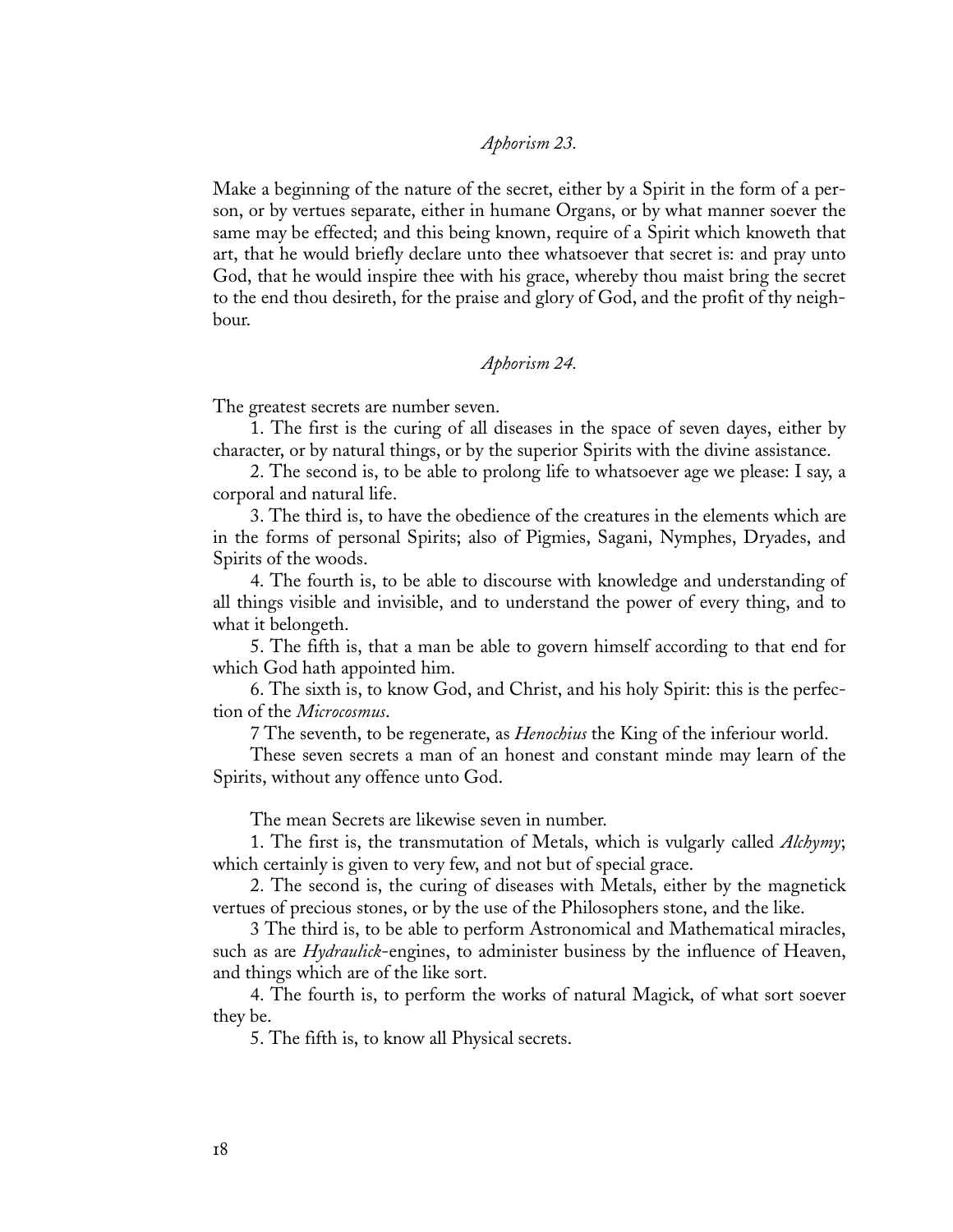6. The sixth is, to know the foundation of all Arts which are exercised with the hands and offices of the body.

7. The seventh is, to know the foundation of all Arts which are exercised by the angelical nature of man.

The lesser secrets are seven.

1. The first is, to do a thing diligently, and to gather together much money.

2. The second is, to ascend from a mean state to dignities and honours, and to establish a newer family, which may be illustrious and do great things.

3. The third is, to excel in military affairs, and happily to achieve to great things, and to be an head of the head of Kings and Princes.

4. To be a good house-keeper both in the Country and City.

5. The fifth is, to be an industrious and fortunate Merchant.

6. To be a Philosopher, Mathematician, and Physician, according to *Aristotle, Plato, Ptolomy, Euclides, Hippocrates*, and *Galen*.

7. To be a Divine according to the Bible and Schooles, which all writers of divinity both old and new have taught.

#### *Aphorism 25.*

We have already declared what a secret is, the kindes and species thereof: it remaineth now to shew how we may attain to know those things which we desire.

The true and onely way to all secrets, is to have recourse unto God the Author of all good; and as Christ teacheth, *In the first place seek ye the kingdom of God and his righteousness, and all these things shall be added unto you.*

2. *Also see that your hearts be not burthened with surfeting, and drunkenness, and the cares of this life*.

3. *Also commit your cares unto the Lord, and he will do it*.

4. *Also I the Lord thy God do teach thee, what things are profitable for thee, and do guide thee in the way wherein thou walkest.*

5. *And I will give thee understanding, and will teach thee in the way wherein thou shalt go, and I will guide thee with my eye.*

6 *Also if you which are evil, know how to give good things to your children, how much more shall your Father which is in heaven give his holy Spirit to them that ask him?*

7. *If you will do the will of my Father which is in heaven, ye are truly my disciples, and we will come unto you, and make our abode with you.*

If you draw these seven places of Scripture from the letter unto the Spirit, or into action, thou canst out erre, but shalt attain to the desired bound; thou shalt not erre from the mark, and God himself by his holy Spirit will teach thee true and profitable things: he will give also his ministring Angels unto thee, to be thy companions, helpers, and teachers of all the secrets of the world, and he will command every creature to be obedient unto thee, so that cheerfully rejoycing thou maist say with the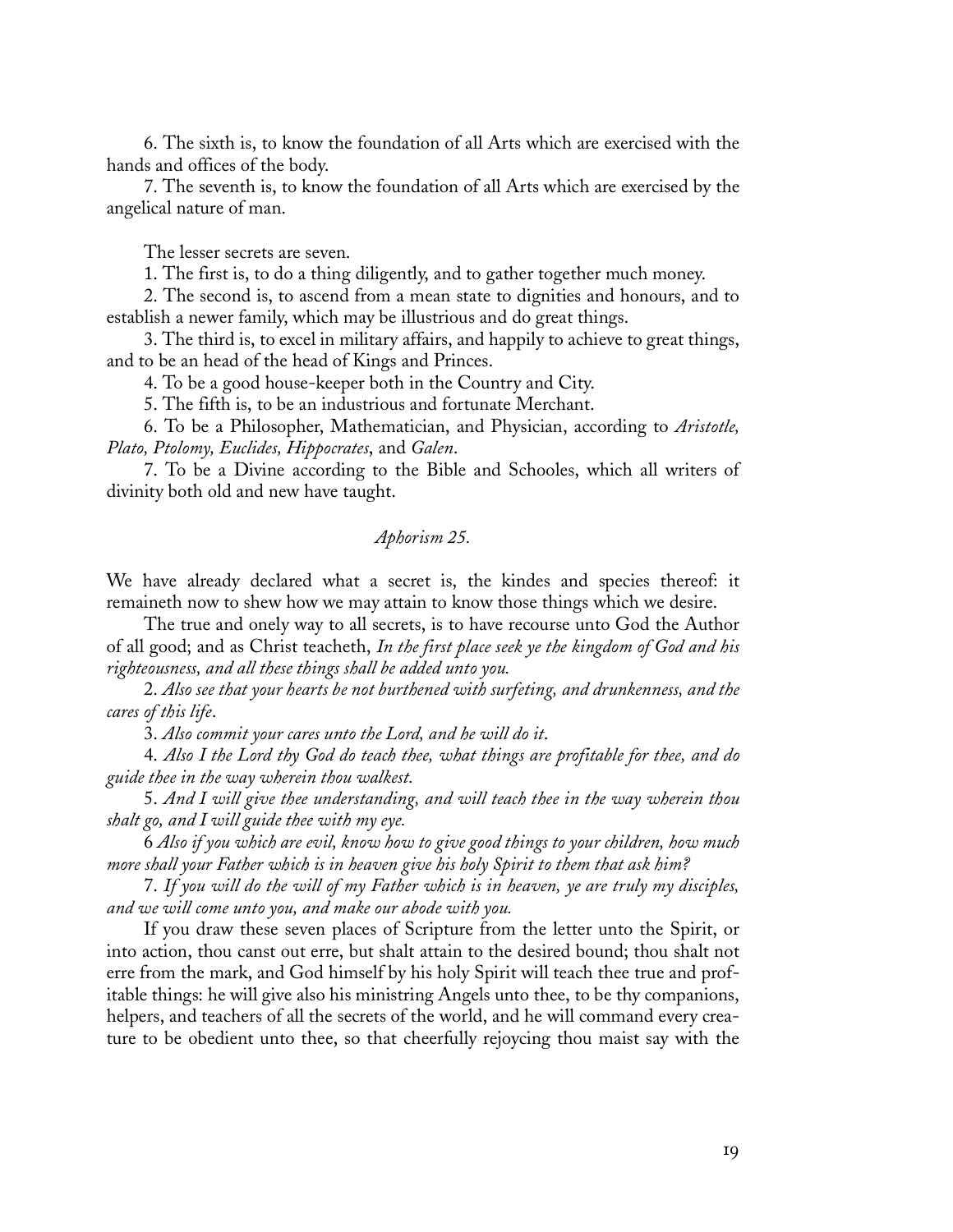Apostles, That the Spirits are obedient unto thee; so that at length thou shalt be certain of the greatest thing of all, That thy name is written in Heaven.

#### *Aphorism 26.*

There is another way which is more common, that secrets may be revealed unto thee also, when thou art unwitting thereof, either by God, or by Spirits which have secrets in their power; or by dreams, or by strong imaginations and impressions, or by the constellation of a nativity by celestial knowledge. After this manner are made heroick men, such as there are very many, and all learned men in the world, *Plato, Aristotle, Hippocrates, Galen, Euclides, Archimedes, Hermes Trismegistus* the father secrets, with *Theophrastus, Paracelsus*; all which men had in themselves all the vertues of secrets. Hitherto also are referred, *Homer, Hesiod, Orpheus, Pytagoras*; but these had not such gifts of secrets as the former. To this are referred, the Nymphes, and sons of *Melusina*, and Gods of the Gentiles, *Achilles, Æneas, Hercules*: also, *Cyrus, Alexander* the great, *Julius Cæsar, Lucullus, Sylla. Marius*.

It is a canon, That every one know his own Angel. and that he obey him according to the word of God; and let him beware of the snares of the evil Angel, lest he be involved in the calamities of *Brute* and *Marcus Antonius*. To this refer the book of *Jovianus Pontanus* of Fortune, and his *Eutichus*.

The third way is, diligent and hard labor, without which no great thing can be obtained from the divine Deity worthy admiration, as it is said,

*Tu nihil invita dices facie sue Minerva*. Nothing canst thou do or say against *Minerva*'s will.

We do detest all evil Magicians, who make themselves associates with the devils with their unlawful superstitions, and do obtain and effect some things which God permitteth to be done, instead of the punishment of the devils. So also they do other evil acts, the devil being the author, as the Scripture testifie of *Judas*. To these are referred all idolaters of old, and of our age, and abusers of Fortune, such as the heathens are full of. And to these do appertain all Charontick evocation of Spirits the works of *Saul* with the woman, and *Lucanus* prophesie of the deceased souldier, concerning the event of the Pharsalian war, and the like.

#### *Aphorism 27.*

Make a Circle with a center A, which is B. C. D. E. At the East let there be B.C. a square. At the North, C.D. At the West, D.E. And at the South, E.D. Divide the Several quadrants into seven parts, that there may be in the whole 28 parts: and let them be again divided into four parts, that there may be 112 parts of the Circle: and so many are the true secrets to revealed. And this Circle in this manner divided, is the seal of the secrets of the world, which they draw from the onely center A, that is, from the invisible God, unto the whole creature. The Prince of the Oriental secrets is resident in the middle, and hath three Nobles on either side, every one whereof hath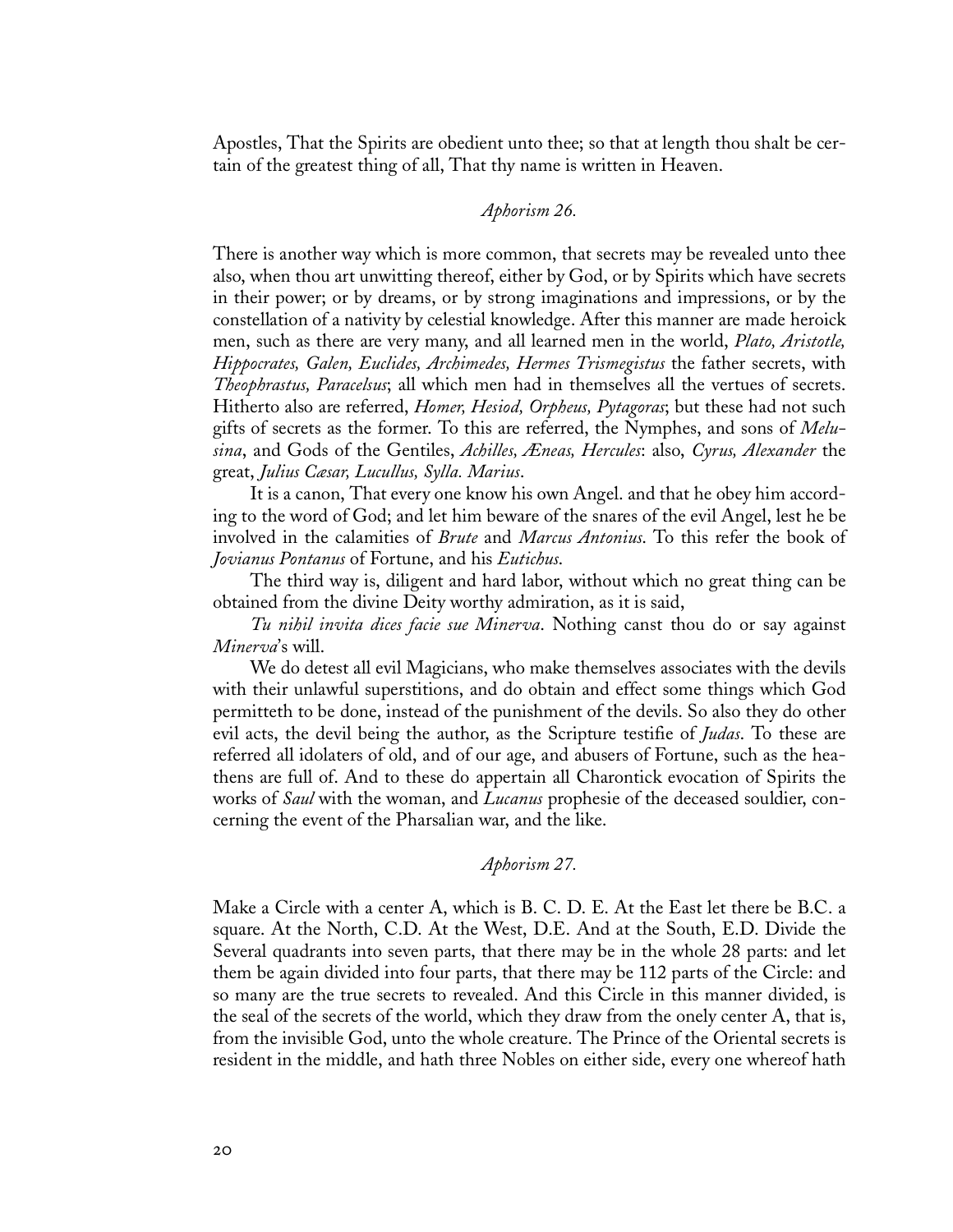four under him, and the Prince himself hath four appertaining unto him. And in this manner the other Princes and Nobles have their quadrants of secrets, with their four secrets. But the Oriental secret is the study of all wisdom; The West, of strength; The South, of tillage; The North, of more rigid life. So that the Eastern secrets are commended to be the best; the Meridian to be mean; and the East and North to be lesser. The use of this seal of secrets is, that thereby thou maist know whence the Spirits or Angels are produced, which may teach the secrets delivered unto them from God. But they have names taken from their offices and powers, according to the gift which God hath severally distributed to every one of them. One hath the power of the sword; another, of the pestilence; and another, of inflicting famine upon the people, as it is ordained by God. Some are destroyers of Cities, as those two were, who were sent to overthrow *Sodom* and *Gomorrha*, and the places adjacent, examples whereof the holy Scripture witnesseth. Some are the watch-men over Kingdoms; others the keepers of private persons; and from thence, anyone may easily form their names in his own language: so that he which will, may ask a physical Angel, mathematical, or philosophical, or an Angel of civil wisdom, or of supernatural or natural wisdom, or for any thing whatsoever; and let him ask seriously, with a great desire of his minde, and with faith and constancy and without doubt, that which he asketh he shall receive from the Father and God of all Spirits. This faith surmounteth all seals, and bringeth them into subjection to the will of man. The Characteristical maner of calling Angels succeedeth this faith, which dependeth onely on divine revelation; But without the said faith preceding it, it lieth in obscurity. Nevertheless, if any one will use them for a memorial, and not otherwise, and as a thing simply created by God to his purpose, to which such a spiritual power or essence is bound; he may use them without any offence unto God. But let him beware, lest that he fall into idolatry, and the snares of the devil, who with his cunning sorceries, easily deceiveth the unwary. And he is not taken but onely by the finger of God, and is appointed to the service of man; so that they unwillingly serve the godly; but not without temptations and tribulations, because the commandment hath it, That he shall bruise the heel of Christ, the seed of the woman. We are therefore to exercise our selves about spiritual things, with fear and trembling, and with great reverence towards God, and to be conversant in spiritual essences with gravity and justice. And he which medleth with such things, let him beware of all levity, pride, covetousness, vanity, envy and ungodliness, unless he wil miserably perish.

#### *Aphorism 28.*

Because all good is from God, who is onely good, those things which we would obtain of him, we ought to seek them by prayer in Spirit and Truth, and a simple heart. The conclusion of the secret of secrets is, That every one exercise himself in prayer, for those things which he desires, and he shall not suffer a repulse. Let not any one despise prayer; for by whom God is prayed unto, to him he both can and will give. Now let us acknowledge him the Author, from whom let us humbly seek for our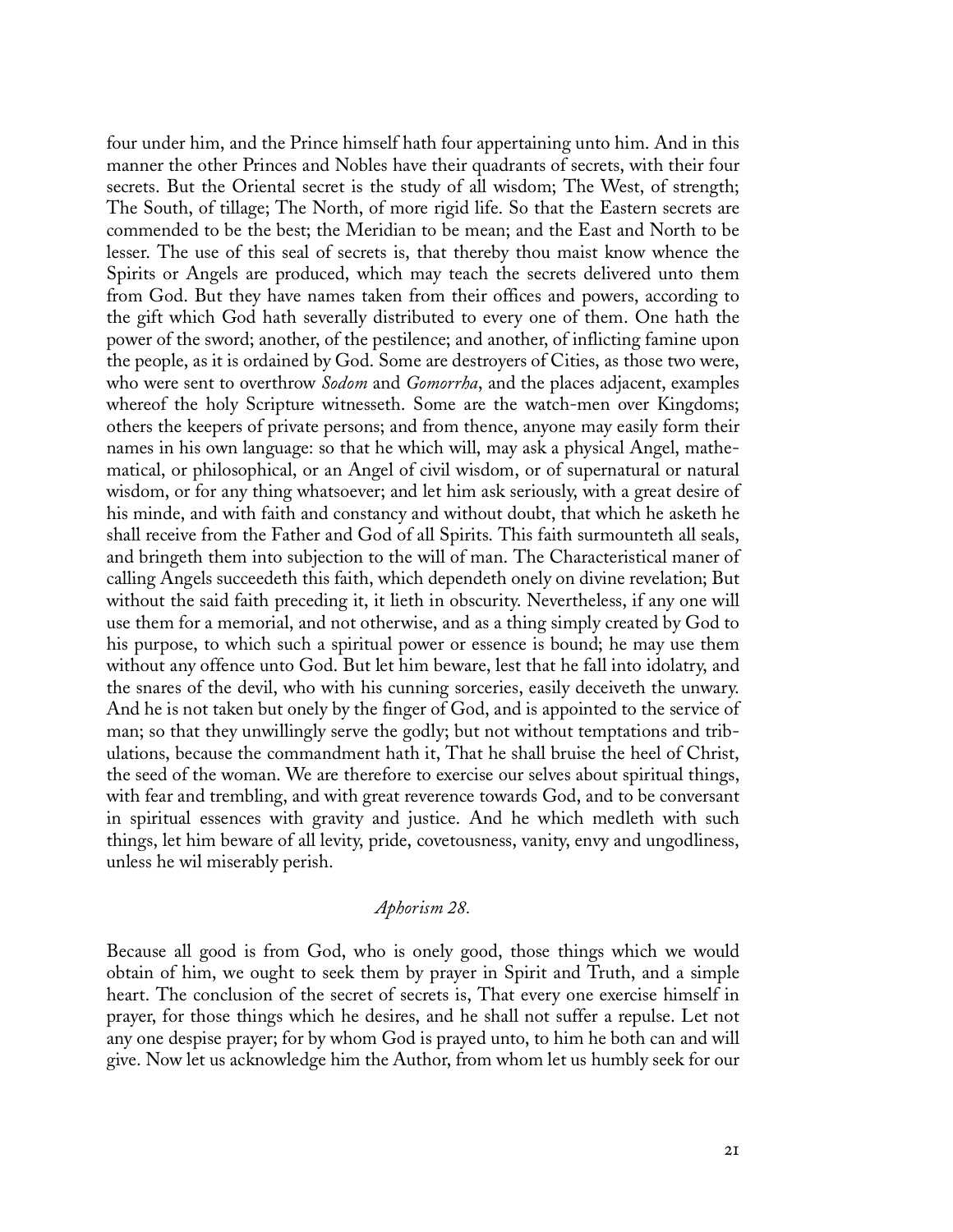desires. A merciful & good Father, loveth the sons of desires, as *Daniel*; and sooner heareth us, then we are able to overcome the hardness of our hearts to pray. But he will not that we give holy things to dogs, nor despise and condemn the gifts of his treasury. Therefore diligently and often read over and over the first Septenary of secrets, and guide and direct thy life and all thy thoughts according to those precepts; and all things shall yield to the desires of thy minde in the Lord, to whom thou trustest.

# The Fifth Septenary

# *Aphorism 29.*

As our study of Magick proceedeth in order from general Rules premised, let us now come to a particular explication thereof. Spirits either are divine ministers of the word, and of the Church, and the members thereof ; or else they are servient to the Creatures in corporal things, partly for the salvation of the soul and body, and partly for its destruction. And there is nothing done, whether good or evil, without a certain and determinate order and government. He that seeketh after a good end, let him follow it; and he that desires an evil end, pursueth that also, and that earnestly, from divine punishment, and turning away from the divine will. Therefore let every one compare his ends with the word of God, and as a touchstone that will judge between good and evil; and let him propose unto himself what is to be avoided, and what is to be sought after; and that which he constituteth and determineth unto himself, let him diligently, not procrastinating or delaying, until he attain to his appointed bound.

#### *Aphorism 30.*

They which desire riches, glory of this world, Magistracy, honours, dignities, tyrannies, (and that magically) if they endeavour diligently after them, they shall obtain them, every one according to his destiny, industry, and magical Sciences, as the History of *Melesina* witnesseth, and the Magicians thereof, who ordained, That none of the Italian nation should for ever obtain the Rule or Kingdom of Naples; and brought it to pass, that he who reigned in his age, to be thrown down from his seat: so great is the power of the guardian or tutelar Angels of Kingdoms of the world.

# *Aphorism 31.*

Call the Prince of the Kingdom, and lay a command upon him, and command what thou wilt, and it shall be done, if that Prince be not again absolved from his obedience by a succeeding Magician. Therefore the Kingdom of *Naples* may be again restored to the Italians, if any Magician shall call him who instituted this order, and compel him to recal his deed; he may be compelled also, to restore the secret powers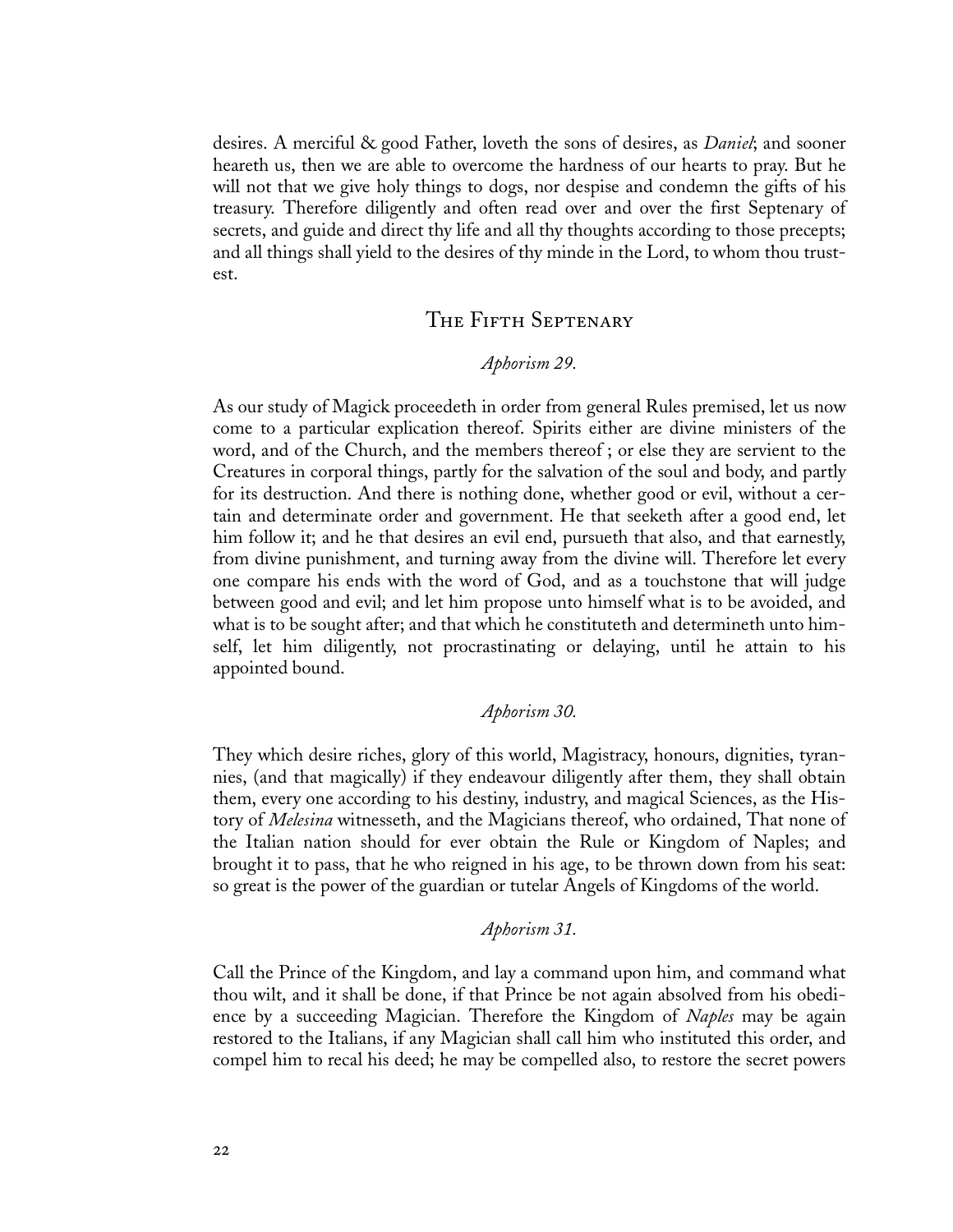taken from the treasury of Magick; A Book, a Gemme, and magical Horn, which being had, any one may easily, if he will, make himself the Monarch of the world. But *Judæus* chused rather to live among Gods, until the judgement, before the transitory good of this world; and his heart is so blinde, that he understandeth nothing of the God of heaven and earth, or thinketh more, but enjoyeth the delights of things immortal, to his own eternal destruction. And he may be easier called up, then the Angel of *Plotinus* in the Temple of *Isis*.

#### *Aphorism 32.*

In like manner also, the Romans were taught by the Sibyls books; and by that means made themselves the Lords of the world, as Histories witness. But the Lords of the Prince of a Kingdom do bestow the lesser Magistracies. He therefore that desireth to have a lesser office, or dignity, let him magically call a Noble of the Prince, and his desire shall be fulfilled.

# *Aphorism 33.*

But he who coveteth contemptible dignities, as riches alone, let him call the Prince of riches, or one of his Lords, and he shall obtain his desire in that kinde, whereby he would grow rich, either in earthly goods, or merchandize, or with the gifts of Princes, or by the study of Metals, or Chymistry: as he produceth any president of growing rich by these means, he shall obtain his desire therein.

#### *Aphorism 34.*

All manner of evocation is of the same kinde and form, and this way was familiar of old time to the Sibyls and chief Priests. This in our time, through ignorance and impiety, is totally lost; and that which remaineth, is depraved with infinite lyes and superstitions.

# *Aphorism 35.*

The humane understanding is the onely effecter of all wonderful works, so that it be joyned to any Spirit; and being joyned, she produceth what she will. Therefore we are carefully to proceed in Magick, lest that Syrens and other monsters deceive us, which likewise do desire the society of the humane soul. Let the Magician carefully hide himself alwaies under the wings of the most High, lest he offer himself to be devoured of the roaring Lion; for they who desire earthly things, do very hardly escape the snares of the devil.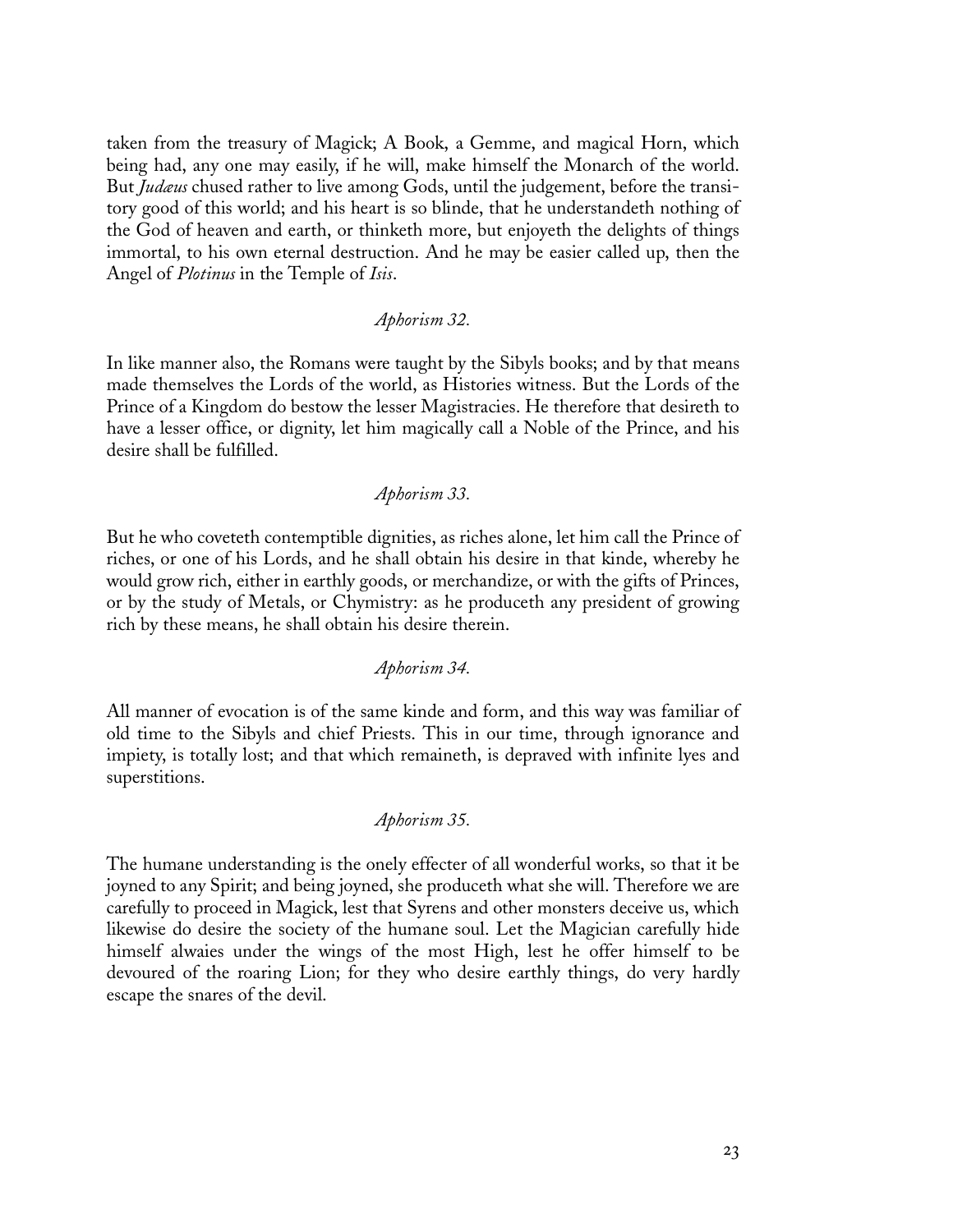# The Sixth Septenary.

#### *Aphorism 36.*

Care is to be taken, that experiments be not mixed with experiments; but that every one be onely simple and several: for God and Nature have ordained all things to a certain and appointed end: so that for examples sake, they who perform cures with the most simple herbs and roots, do cure the most happily of all. And in this manner, in Constellations, Words and Characters, Stones, and such like, do lie hid the greatest influences or vertues in deed, which are in stead of a miracle.

So also are words, which being pronounced, do forthwith cause creatures both visible and invisible to yield obedience, aswel creatures of this our world, as of the watry, aëry, subterranean, and Olympick supercelestial and infernal, and also the divine.

Therefore simplicity is chiefly to be studied, and the knowledge of such simples is to be sought for from God; otherwise by no other means or experience they can be found out.

# *Aphorism 37.*

And let all lots have their place decently: Order, Reason and Means, are the three things which do easily render all learning aswell of the visible as invisible creatures. This is the course of Order, That some creatures are creatures of the light; others, of darkness: these are subject to vanity, because they run headlong into darkness, and inthral themselves in eternal punishments for their rebellion. Their Kingdom is partly very beautiful in transitory and corruptible things on the one part, because it cannot consist without some vertue and great gifts of God; and partly most filthy and horrid to be spoken of, because it aboundeth with all wickedness and sin, idolatry, contempt of God, blasphemies against the true God and his works, worshippers of devils, disobedience towards Magistrates, seditions, homicides, robberies, tyranny, adulteries, wicked lusts, rapes, thefts, lyes, perjuries, pride, and a covetous desire of rule; in this mixture consisteth the kingdom of darkness: but the creatures of the light are filled with eternal truth, and with the grace of God, and are Lords of the whole world, and do reign over the Lords of darkness, as the members of Christ. Between these and the other, there is a continual war, until God shall put an end to their strife, by his last judgement.

#### *Aphorism 38.*

Therefore Magick is twofold in its first division; the one is of God, which he bestoweth on the creatures of light; the other also is of God, but as it is the gift which he giveth unto the creatures of darkness: and this is also two-fold: the one is to a good end, as when the Princes of darkness are compelled to do good unto the crea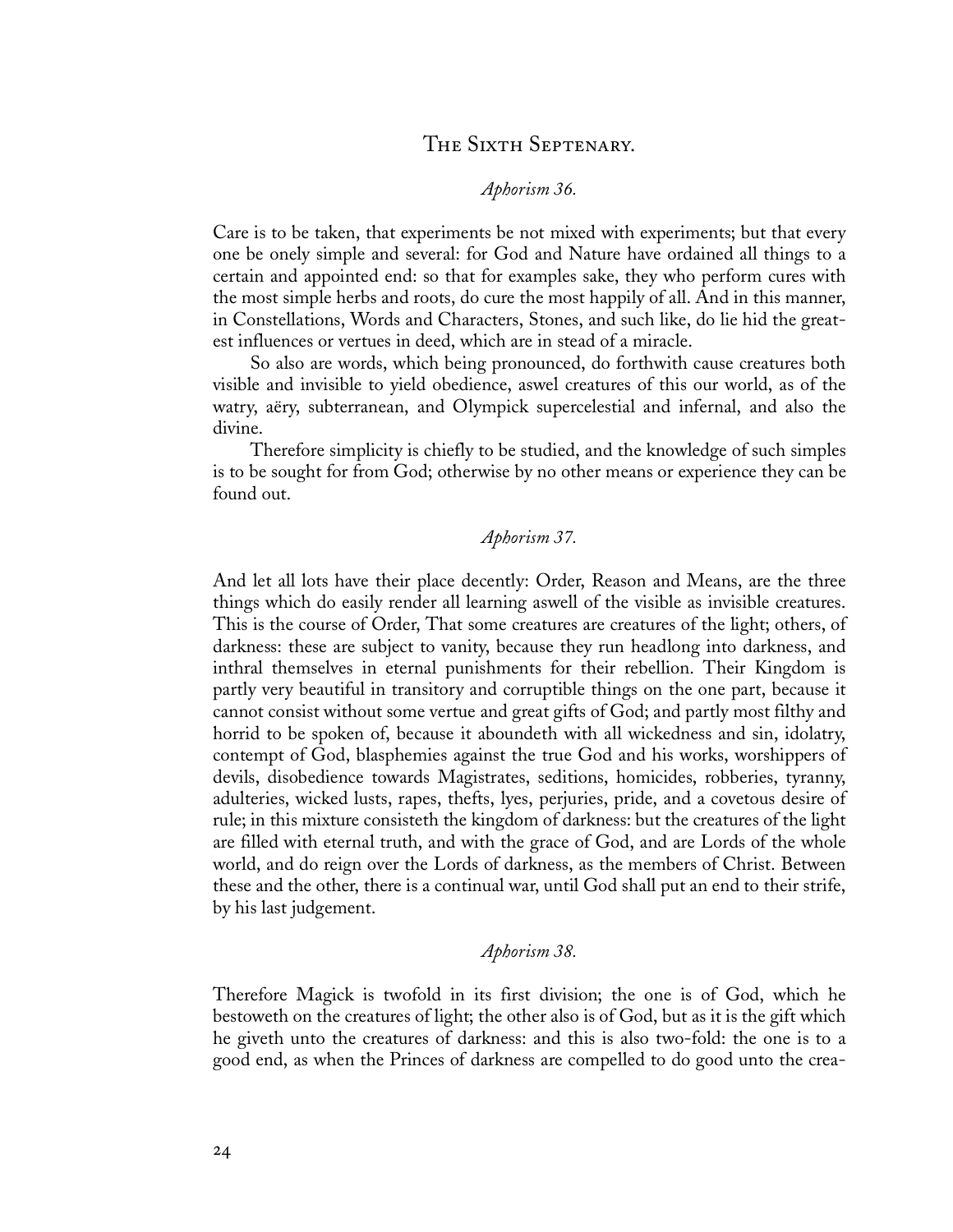tures, God enforcing them; the other is for an evil end, when God permitteth such to punish evil persons, that magically they are deceived to destruction; or, also he commandeth such to be cast out into destruction.

The second division of Magick is, that it bringeth to pass some works with visible instruments, through visible things; and it effecteth other works with invisible instruments by invisible things; and it acteth other things, aswel with mixed means, as instruments and effects.

The third division is, There are some things which are brought to pass by invocation of God alone: this is partly Prophetical, and Philosophical; and partly, as it were Theophrastical.

Other things there are, which by reason of the ignorance of the true God, are done with the Princes of Spirits, that his desires may be fulfilled; such is the work of the Mercurialists.

The fourth division is, That some exercise their Magick with the good Angels in stead of God, as it were descending down from the most high God: such was the Magick of *Baalim.*

Another Magick is, that which exerciseth their actions with the chief of the evil Spirits; such were they who wrought by the minor Gods of the heathens.

The fifth division is, That some do act with Spirits openly, and face to face; which is given to few: others do work by dreams and other signs; which the ancients took from their auguries and sacrifices.

The sixth division is, That some work by immortal creatures, others by mortal Creatures, as Nymphs, Satyrs, and such-like inhabitants of other elements, Pigmies, &c.

The seventh division is, That the Spirits do serve some of their own accord, without art; others they will scarce attend, being called by art.

Among these species of Magick, that is the most excellent of all, which dependeth upon God alone. The second, Them whom the Spirits do serve faithfully of their own accord. The third is, that which is the property of Christians, which dependeth on the power of Christ which he hath in heaven and earth.

# *Aphorism 39.*

There is a seven-fold preparation to learn the Magick Art.

The first is, to meditate day and night how to attain to the true knowledge of God, both by his word revealed from the foundation of the world; as also by the seal of the creation, and of the creatures; and by the wonderful effects which the visible and invisible creatures of God do shew forth.

Secondly it is requisite, that a man descend down into himself, and chiefly study to know himself; what mortal part he hath in him, and what immortal; and what part is proper to himself, and what diverse.

Thirdly, That he learn by the immortal part of himself, to worship, love and fear the eternal God, and to adore him in Spirit and Truth; and with his mortal part, to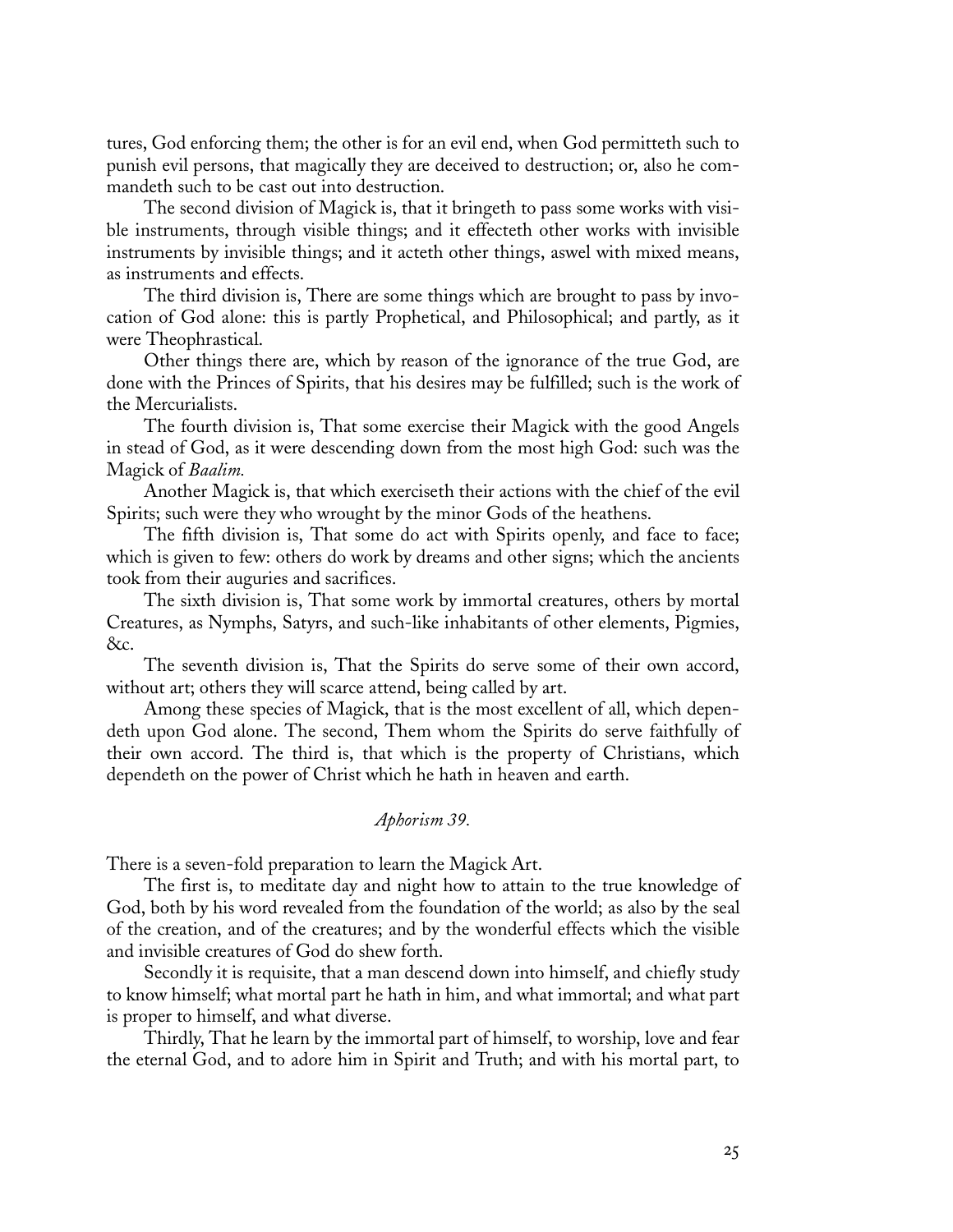do those things which he knoweth to be acceptable to God, and profitable to his neighhours.

These are the three first and chiefest precepts of Magick, wherewith let every one prepare himself that covets to obtain true Magick or divine wisdom, that he may be accounted worthy thereof, and one to whom the Angelical creatures willingly do service, not occultly onely, but also manifestly, and as it were face to face.

Fourthly, Whereas every man is to be vigilant to see to what kinde life he shall be called from his mothers wombe, that every one may know whether he be born to Magick, and to what species thereof, which every one may perceive easily that readeth these things, and by experience may have success therein; for such things and such gifts are not given but onely to the low and humble.

In the fifth place we are to take care, that we understand when the Spirits are assisting us, in undertaking the greatest business; and he that understands this, it is manifest, that he shall be made a Magician of the ordination of God; that is, such a person who useth the ministery of the Spirits to bring excellent things to pass. Here, as for the most part, they sin, either through negligence, ignorance, or contempt, or by too much superstition; they offend also by ingratitude towards God, whereby many famous men have afterwards drawn upon themselves destruction: they sin also by rashness and obstinacy; and also when they do not use their gifts for that honor of God which is required, and do prefer [illegible Greek].<sup>1</sup>

Sixthly, The Magitian hath need of faith and taciturnity, especially, that he disclose no secret which the Spirit hath forbid him, as he commanded *Daniel* to seal some things, that is, not to declare them in publick; so as it was not lawful for *Paul* to speak openly of all things which he saw in a vision. No man will believe how much is contained in this one precept.

Seventhly, In him that would be a Magician, there is required the greatest justice, that he undertake nothing that is ungodly, wicked or unjust, nor to let it once come in his minde; and so he shall be divinely defended from all evil.

# *Aphorism 40.*

When the Magician determineth with himself to do any incorporeal thing either with any exteriour or interiour sense, then let him govern himself according to these seven subsequent laws, to accomplish his Magical end.

The first Law is this, That he know that such a Spirit is ordained unto him from God; and let him meditate that God is the beholder of all his thoughts and actions; therefore let him direct all the course of his life according to the rule prescribed in the word of God.

Secondly, Alwaies pray with *David, Take not thy holy Spirit from me; and strengthen me with thy free Spirit; and lead us not into temptation, but deliver us from*

# 1. *ma*piera šereis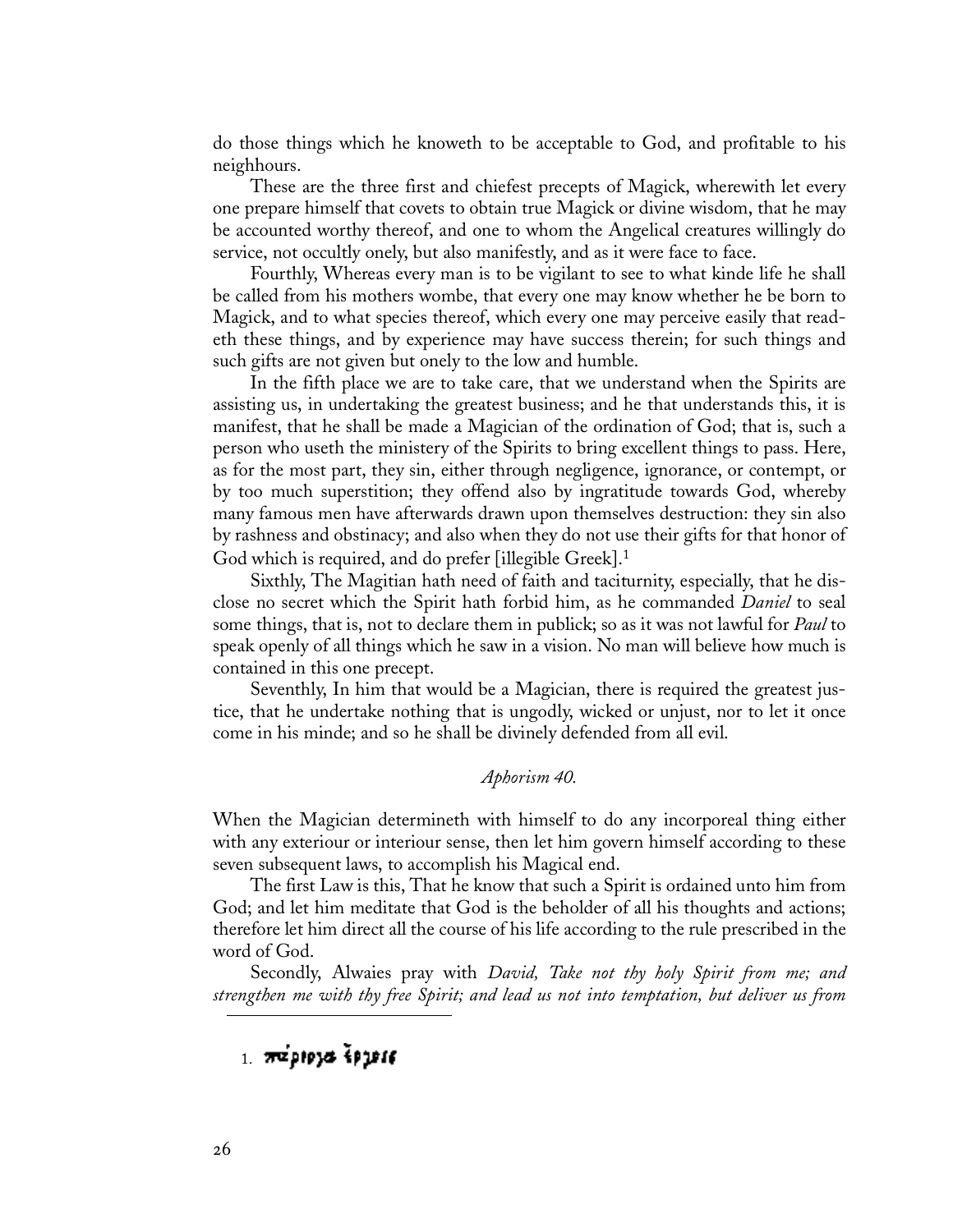*evil: I beseech thee, O heavenly Father, do not give power to any lying Spirit, as thou didst over* Ahab *that he perished; but keep me in thy truth.* Amen.

Thirdly, Let him accustome himself to try the Spirits, as the Scripture admonisheth; for grapes cannot be gathered of thorns: let us try all things, and hold fast that which is good and laudable, that we may avoid every thing that is repugnant to the divine power.

The fourth is, To be remote and cleer from all manner of superstition; for this is superstition, to attribute divinity in this place to things, wherein there is nothing at all divine; or to chuse or frame to our selves, to worship God with some kinde of worship which he hath not commanded: such are the Magical ceremonies of Satan, whereby he impudently offereth himself to be worshipped as God.

The fifth thing to be eschewed, is all worship of Idols, which bindeth any divine power to idols or other things of their own proper motion, where they are not placed by the Creator, or by the order of Nature: which things many false and wicked Magitians faign.

Sixthly, All the deceitful imitations and affections of the devil are also to be avoided, whereby he imitateth the power of the creation, and of the Creator, that he may so produce things with a word, that they may not be what they are. Which belongeth onely to the Omnipotency of God, and is not communicable to the creature.

Seventhly, Let us cleave fast to the gifts of God, and of his holy Spirit, that we may know them, and diligently embrace them with our whole heart, and all our strength.

# *Aphorism 41.*

We come now to the nine last Aphorismes of this whole Tome; wherewith we will, the divine mercy assisting us, conclude this whole Magical *Isagoge.*

Therefore in the first place it is to be observed, what we understand by Magitian in this work.

Him then we count to be a Magitian, to whom by the grace of God. the spiritual essences do serve to manifest the knowledge of the whole universe, & of the secrets of Nature contained therein, whether they are visible or invisible. This description of a Magitian plainly appeareth, and is universal.

An evil Magician is he, whom by the divine permission the evil Spirits do serve, to his temporal and eternal destruction and perdition to deceive men, and draw them away from God; such was *Simon Magus,* of whom mention is made in the *Acts of the Apostles,* and in *Clemens;* whom Saint *Peter* commanded to be thrown down upon the earth, when as he had commanded himself, as it were a God, to be raised up into the air by the unclean Spirits.

Unto this order are also to be referred all those who are noted in the two Tables of the Law; and are set forth with their evil deeds.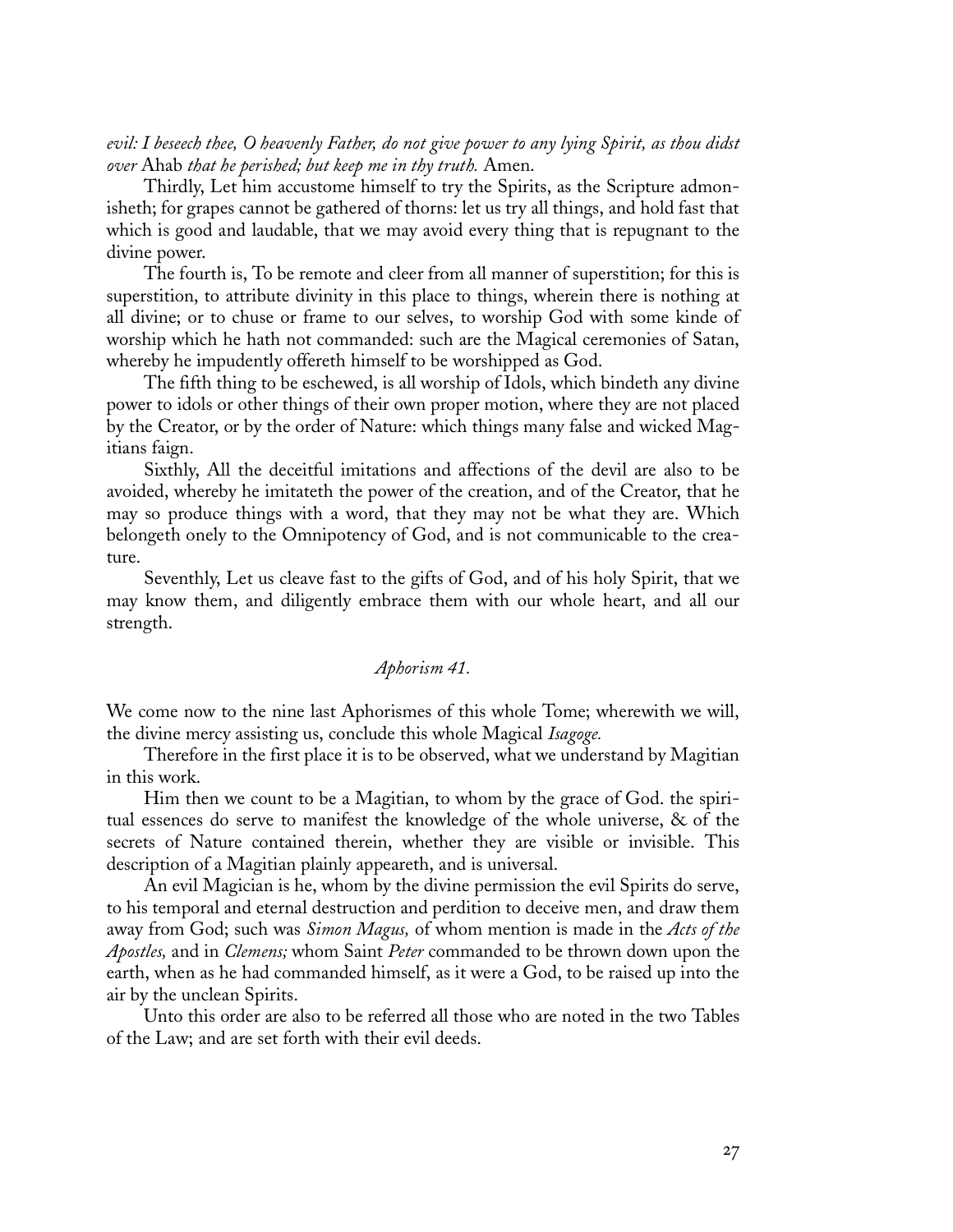The subdivisions and species of both kindes of Magick, we will note in the Tomes following. In this place it shall suffice, that we distinguish the Sciences, which is good, and which is evil: Whereas man sought to obtain them both at first, to his own ruine and destruction, as *Moses* and *Hermes* do demonstrate.

#### *Aphorism 42.*

Secondly, we are to know, That a Magitian is a person predestinated to this work from his mothers wombe; neither let him assume any such great things to himself, unless he be called divinely by grace hereunto, for some good end; to a bad end is, that the Scripture might be fulfilled, *It must be that offences will come; but wo be to that man through whom they come.* Therefore, as we have before oftentimes admonished, With fear and trembling we must live in this world.

Notwithstanding I will not deny, but that some men may with study and diligence obtain some species of both kindes of Magick if it may be admitted. But he shall never aspire to the highest kindes thereof; yet if he covet to assail them, he shall doubtless offend both in soul and body. Such are they, who by the operations of false Magicians, are sometimes carried to Mount *Horch,* or in some wilderness, or desarts [deserts]; or they are maimed in some member, or are simply torn in pieces, or are deprived of their understanding; even as many such things happen by the use thereof, where men are forsaken by God, and delivered to the power of Satan.

## The Seventh Septenary.

#### *Aphorism 43.*

The Lord liveth, and the works of God do live in him by his appointment whereby he willeth them to be; for he will have them to use their liberty in obedience to his commands, or disobedience thereof. To the obedient, he hath proposed their rewards; to the disobedient he hath propounded their deserved punishment. Therefore these Spirits of their freewil, through their pride and contempt of the Son of God, have revolted from God their Creator, and are reserved unto the day of wrath; and there is left in them a very great power in the creation; but notwithstanding it is limited, and they are confined to their bounds with the bridle of God. Therefore the Magitian of God, which signifies a wise man of God, or one informed of God, is led forth by the hand of God unto all everlasting good, both mean things, and also the chiefest corporal things.

Great is the power of Satan, by reason of the great sins of men. Therefore also the Magitians of Satan do perform great things, and greater then any man would believe: although they do subsist in their own limits, nevertheless they are above all humane apprehension, as to the corporal and transitory things of this life; which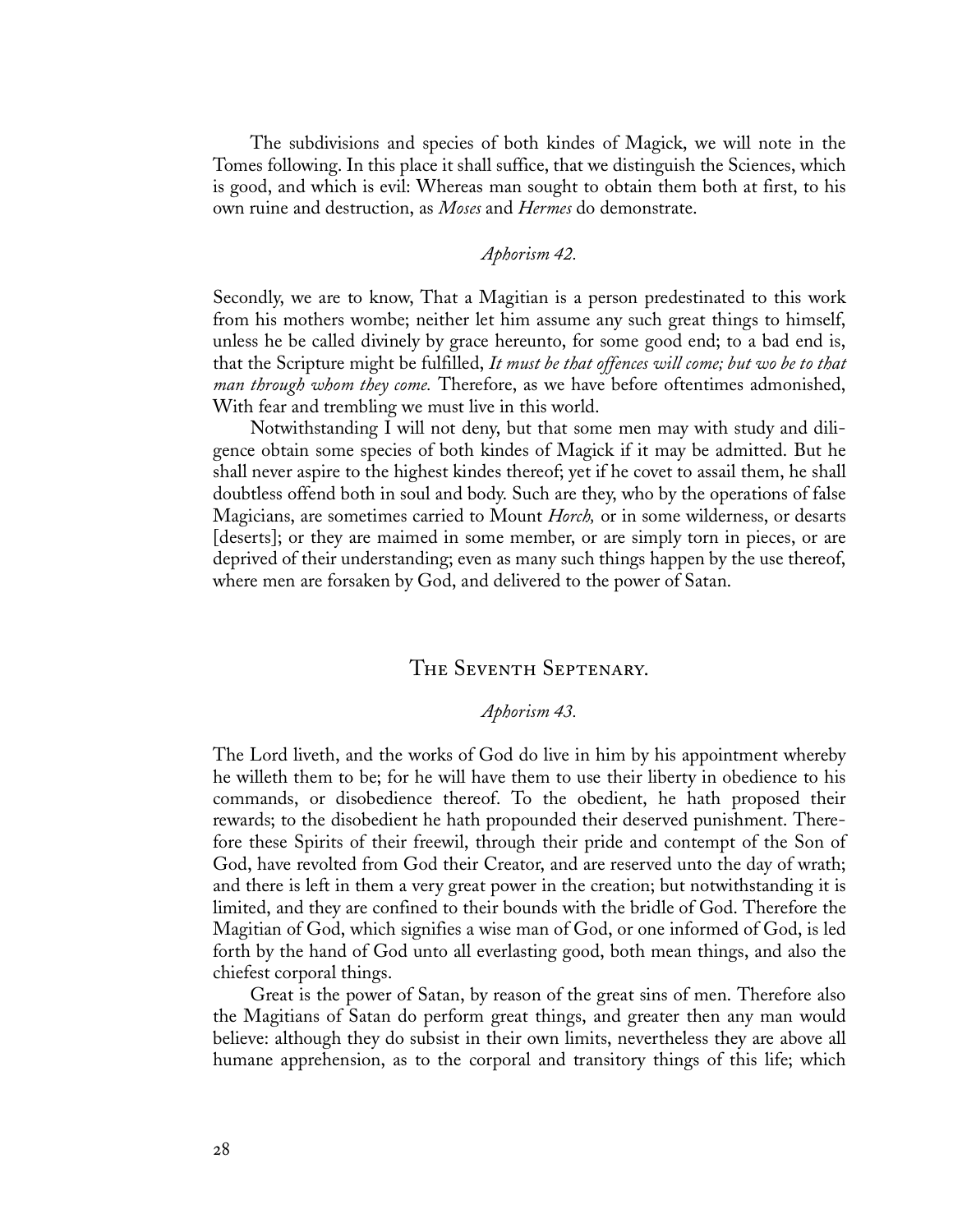many ancient Histories, and daily Examples do testitie. Both kindes of Magick are different one from the other in their ends: the one leadeth to eternal good, and useth temporal things with thanksgiving; the other is a little sollicitous about eternal things; but wholly exerciseth himself about corporal things, that he may freely enjoy all his lusts and delights in contempt of God and his anger.

# *Aphorism 44.*

The passage from the common life of man unto a Magical life, is no other but a sleep, from that life; and an awaking to this life; for those things which happen to ignorant and unwise men in their common life, the same things happen to the willing and knowing Magitian.

The Magitian understandeth when the minde doth meditate of himself; he deliberateth, reasoneth, constituteth and determineth what is to be done; he observeth when his cogititions do proceed from a divine separate essence, and he proveth of what order that divine separate essence is.

But the man that is ignorant of Magick, is carried to and fro, as it were in war with his affections; he knoweth not when they issue out of his own minde, or are impressed by the assisting essence; and he knoweth not how to overthrow the counsels of his enemies by the word of God, or to keep himself from the snares and deceits of the tempter.

# *Aphorism 45.*

The greatest precept of Magic is, to know what every man ought to receive for his use from the assisting Spirit, and what to refuse: which he may learn of the Psalmist, saying, *Wherewith shall a yong man cleanse his way? in keeping thy word, Oh Lord.* To keep the word of God, so that the evil one snatch it not out of the heart, is the chiefest precept of wisdom. It is lawful to admit of, and exercise other suggestions which are not contrary to the glory of God, and charity towards our neighbours, not inquiring from what Spirit such suggestions proceed: But we ought to take heed, that we are not too much busied with unnecessary things according to the admonition of Christ; *Martha, Martha, thou art troubled about many things; but Mary hath chosen the better part, which shall not be taken from her.* Therefore let us alwaies have regard unto the saying of Christ, *Seek ye first the kingdom of God and his righteousness, and all these things shall be added unto you.* All other things, that is, all things which are due to the mortal Microcosme, as food, raiment, and the necessary arts of this life.

#### *Aphorism 46.*

There is nothing so much becometh a man, as constancy in his words and deeds, and when the like rejoyceth in his like; there are none more happy then such, because the holy Angels are conversant about such, and possess the custody of them: on the con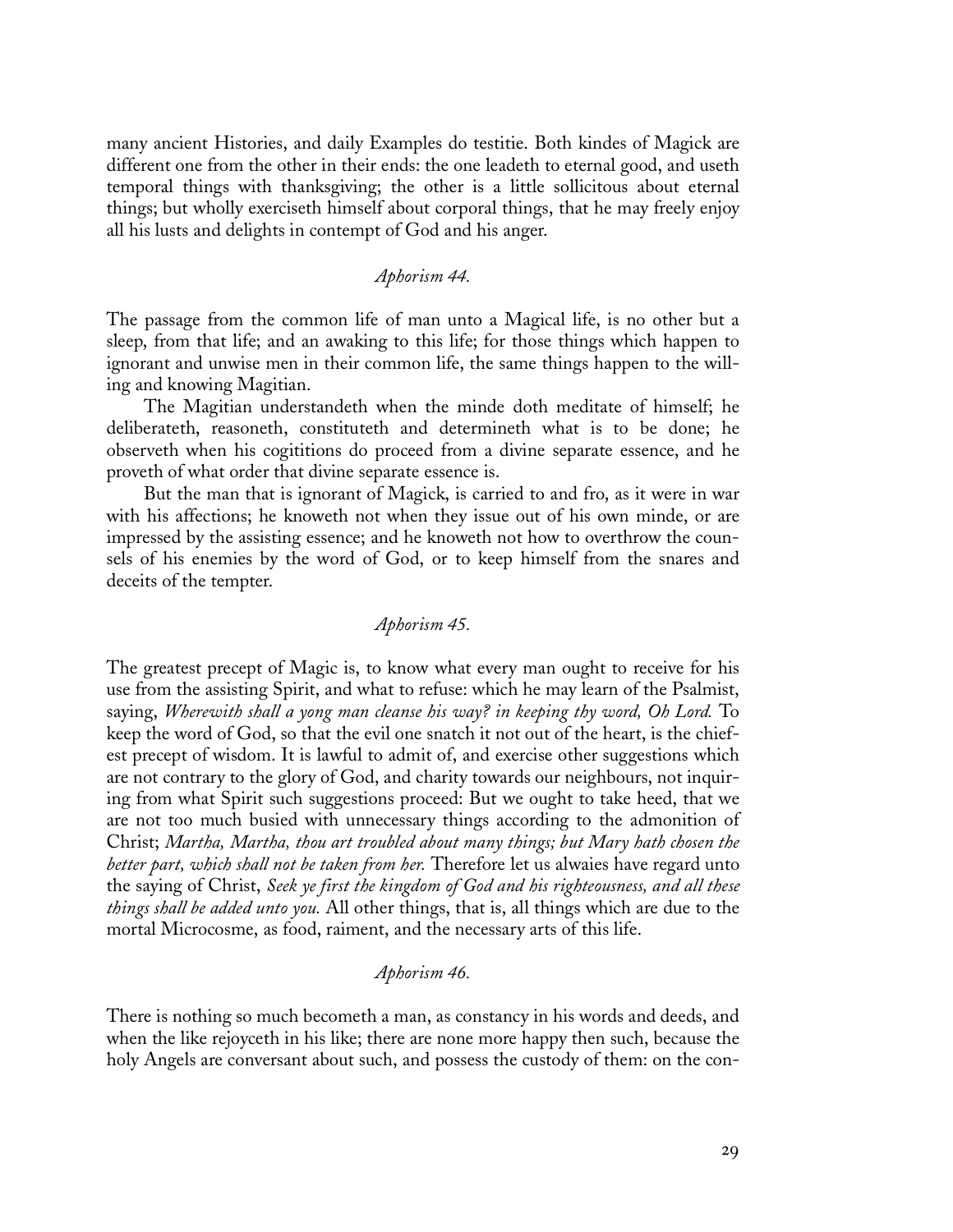trary, men that are unconstant are lighter then nothing, and rotten leaves. We chuse the 46 Aphorisme from these. Even as every one governeth himself, so he allureth unto himself Spirits of his nature and condition; but one very truely adviseth, that no man should carry himself beyond his own calling, lest that he draw unto himself some malignant Spirit from the uttermost parts of the earth, by whom either he shall be infatuated and deceived, or brought to final destruction. This precept appeareth most plainly: for *Midas*, when he would convert all things into gold, drew up such a Spirit unto himself, which was able to perform this; and being deceived by him, he had been brought to death by famine, if his foolishness had not been corrected by the mercy of God. The same thing happened to a certain woman about *Franckford* at *Odera,* in our times, who would scrape together & devour mony of any thing. Would that men would diligently weigh this precept, and not account the Histories of *Midas,* and the like, for fables; they would be much more diligent in moderating their thoughts and affections, neither would they be so perpetually vexed with the Spirits of the golden mountains of *Utopia.* Therefore we ought most diligently to observe, that such presumptions should be cast out of the minde, by the word, while they are new; neither let them have any habit in the idle minde, that is empty of the divine word.

#### *Aphorism 47.*

He that is faithfully conversant in his vocation, shall have also the Spirits constant companions of his desires, who will successively supply him in all things. But if he have any knowledge in Magick, they will not be unwilling to shew him, and familiarly to converse with him, and to serve him in those several ministeries, unto which they are addicted; the good Spirits in good things, unto salvation; the evil Spirits in every evil thing, to destruction. Examples are not wanting in the Histories of the whole World; and do daily happen in the world. *Theodosius* before the victory of *Arbogastus*, is an example of the good; *Brute* before he was slain, was an example of the evil Spirits, when he was persecuted of the Spirit of *Cæsar*, and exposed to punishment, that he slew himself, who had slain his own Father, and the Father of his Country.

#### *Aphorism 48.*

All Magick is a revelation of Spirits of that kinde, of which sort the Magick is; so that the nine Muses are called, in *Hesiod*, the ninth Magick, as he manifestly testifies of himself in *Theogony.* In *Homer,* the genius of *Ulysses* in *Psigiogagia. Hermes,* the Spirits of the more sublime parts of the minde. God revealed himself to *Moses* in the bush. The three wise men who came to seek Christ at *Jerusalem,* the Angel of the Lord was their leader. The Angels of the Lord directed *Daniel*. Therefore there is nothing whereof any one may glory; *For it is not unto him that willeth, nor unto him that runneth; but to whom God will have mercy,* or of some other spiritual fate. From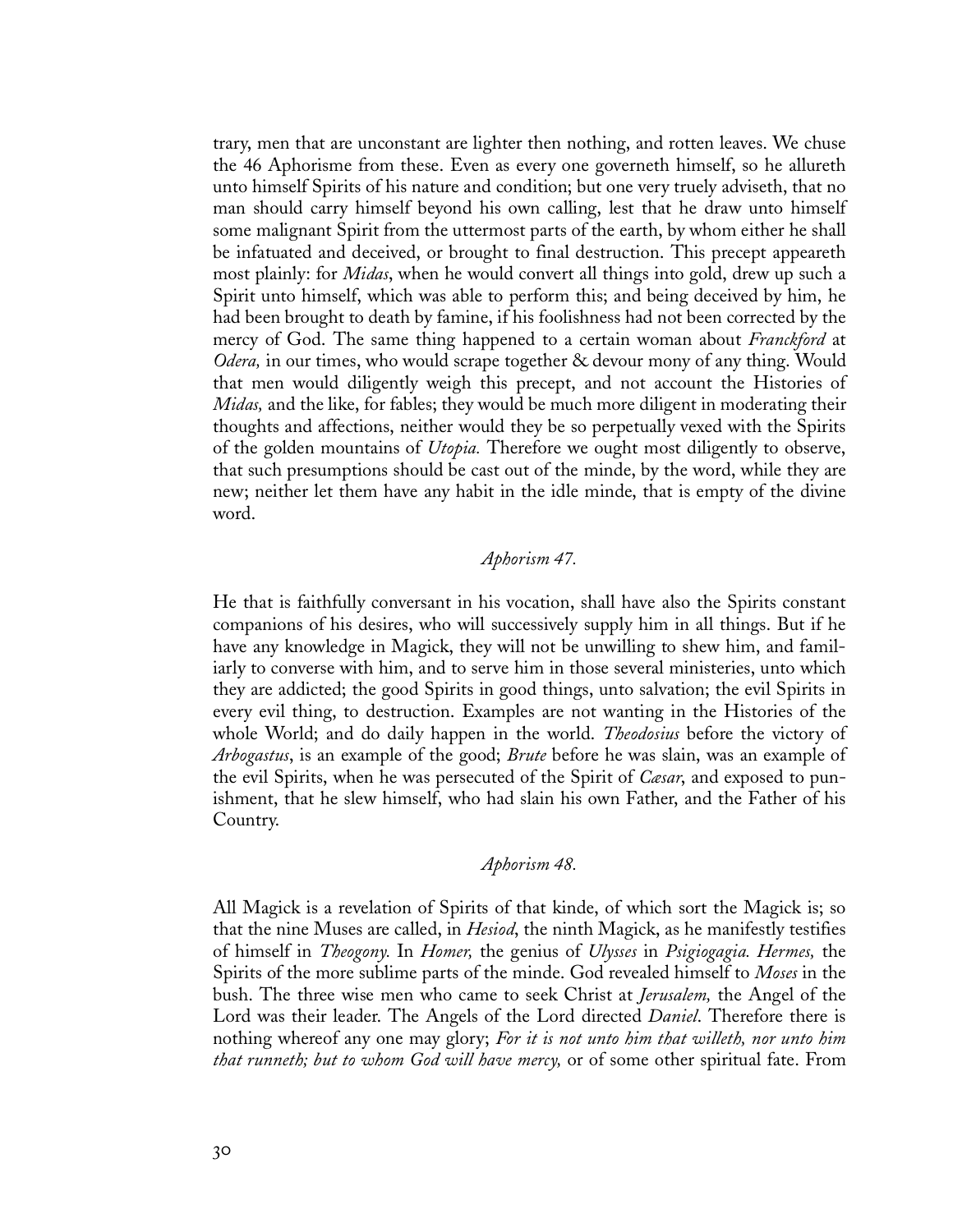hence springeth all Magick, and thither again it will revolve, whether it be good or evil. In this manner *Tages* the first teacher of the Magick of the Romanes, gushed out of the earth. *Diana* of the Ephesians shewed her worship, as if it had been sent from heaven. So also *Apollo*. And all the Religion of the Heathens is taken from the same Spirits; neither are the opinions of the Sadduces, humane inventions.

# *Aphorism 49.*

The conclusion therefore of this *Isagoge* is the same which we have above already spoken of, That even as there is one God, from whence is all good; and one sin, to wit, disobedience, against the will of the commanding God, from whence comes all evil; so that *the fear of God is the beginning of all wisdom,* and the profit of all Magick; for obedience to the will of God, followeth the fear of God; and after this, do follow the presence of God and of the holy Spirit, and the ministery of the holy Angels, and all good things out of the inexhaustible treasures of God.

But unprofitable and damnable Magick ariseth from this; where we lose the fear of God out of our hearts, and suffer sin to reign in us, there the Prince of this world, the God of this world beginneth, and setteth up his kingdom in stead of holy things, in such as he findeth profitable for his kingdom; there, even as the spider taketh the flye which falleth into his web, so Satan spreadeth abroad his nets, and taketh men with the snares of covetousness, until he sucketh him, and draweth him to eternal fire: these he cherisheth and advanceth on high, that their fall may be the greater.

Courteous Reader, apply thy eyes and minde to the sacred and profane Histories, & to those things which thou seest daily to be done in the world, and thou shalt finde all things full of Magick, according to a two-fold Science, good and evil, which that they may be the better discerned, we will put here their division and subdivision, for the conclusion of these *Isagoges*; wherein every one may contemplate, what is to be followed, and which to be avoided, and how far it is to be labored for by every one, to a competent end of life and living.